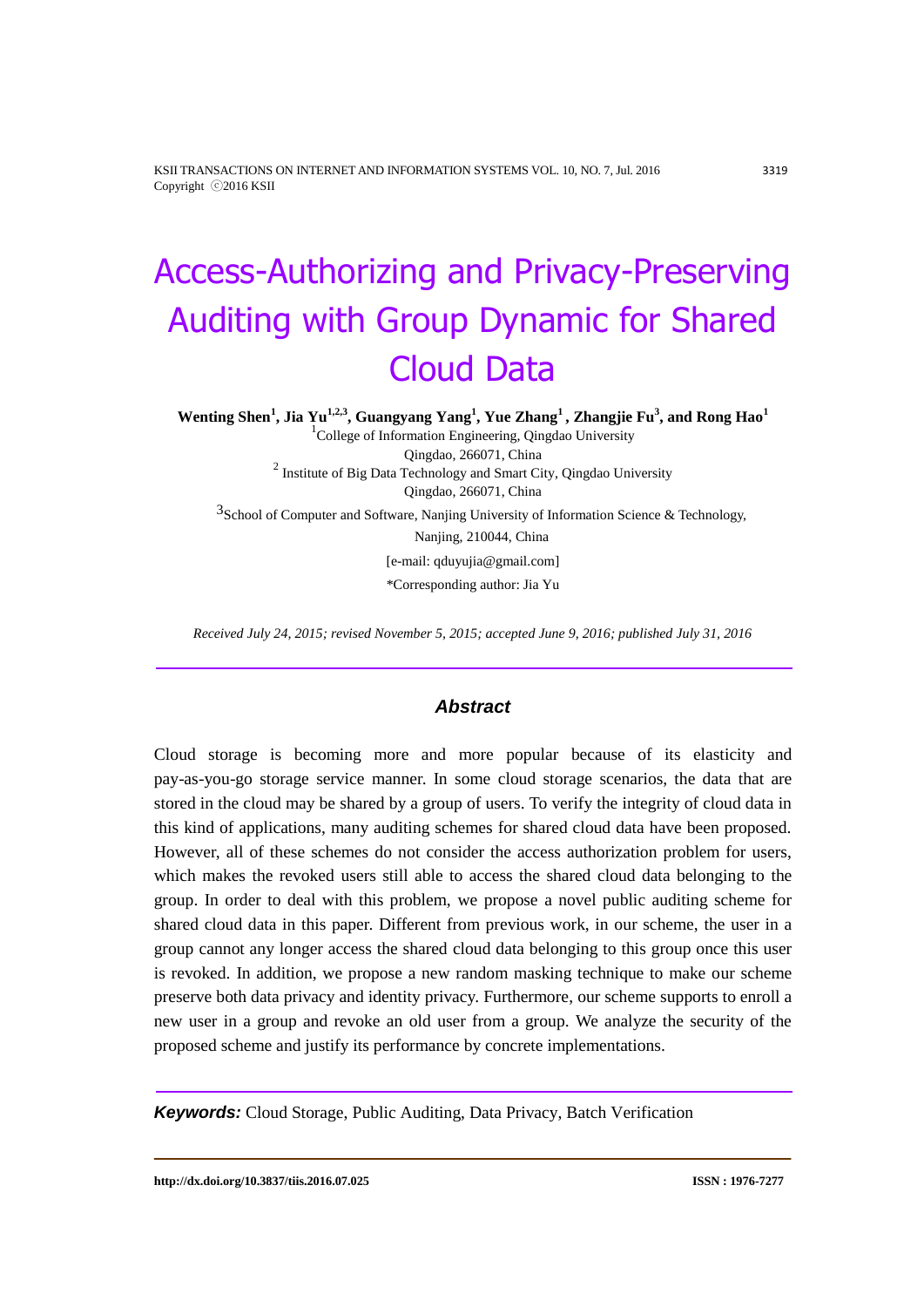## **1. Introduction**

**C**loud storage is one of the most important online storage models. It provides users with easy data access and pay-as-you-go storage service. Outsourcing data to the cloud helps users avoid investing a lot of money in maintaining the local hardware/software and data. Although cloud storage brings many benefits to users, it also raises several security concerns. The data stored in the cloud might be lost or corrupted due to the inevitable hardware/software failures and human errors [1-4]. What is more serious, the cloud might deliberately delete the data which are rarely used for saving storage space, and hide the fact that data are lost for maintaining its reputation [5]. So it is very necessary to check the integrity of data stored in the cloud.

In order to verify the integrity of data in the cloud, the notion of the cloud storage auditing has been proposed [6-23]. In a cloud storage auditing scheme, auditing task can be carried out by a data owner or a third party auditor (TPA). The cloud storage auditing scheme allows to verify the integrity of data efficiently without downloading the entire data from the cloud. Many cloud storage auditing schemes focusing on different aspects have been proposed [10-23]. If TPA challenges the same data blocks several times during the data auditing, he/she might derive the contents of user data. In order to deal with this problem, Wang et al. [10] utilized homomorphic linear authenticators and random masking technique to guarantee that TPA would not know anything about data content; that is to say, the users' data were not leaked during the process of auditing. Solomon et al. [11] further proposed a privacy-preserving auditing scheme which had the same security level as the scheme in [10] but had better efficiency. In addition, the data stored in the cloud might be updated frequently by users for various applications. In order to satisfy this requirement, Erway et al. [12] proposed the first data auditing scheme supporting dynamic data updates based on skip list structure. Zhu et al. [13] used index hash tables to construct a data auditing scheme supporting data dynamic operations. Wang et al. [14] proposed a data auditing scheme supporting dynamic data updates based on Merkle hash tree. Mo et al. [15] further improved the scheme in [14], and proposed a data auditing scheme supporting dynamic data updates based on Merkle hash tree and  $B+$  tree, which had better efficiency than the scheme in [14]. Ranked Merkle hash tree [16] and balanced update tree [17] can be used to improve efficiency of dynamic data updates. If the secret key for cloud storage auditing is exposed, it can cause the serious security problem. In order to deal with this problem, Yu et al. [18] proposed the first practical auditing protocol with built-in key-exposure resilience for cloud storage based on binary tree in [19].

Sometimes, the data are not only stored in the cloud, but also shared across multiple users in some cloud data storage applications, such as iCloud, Google Drive and Dropbox. These applications allow a number of users to work together as a group by sharing data each other.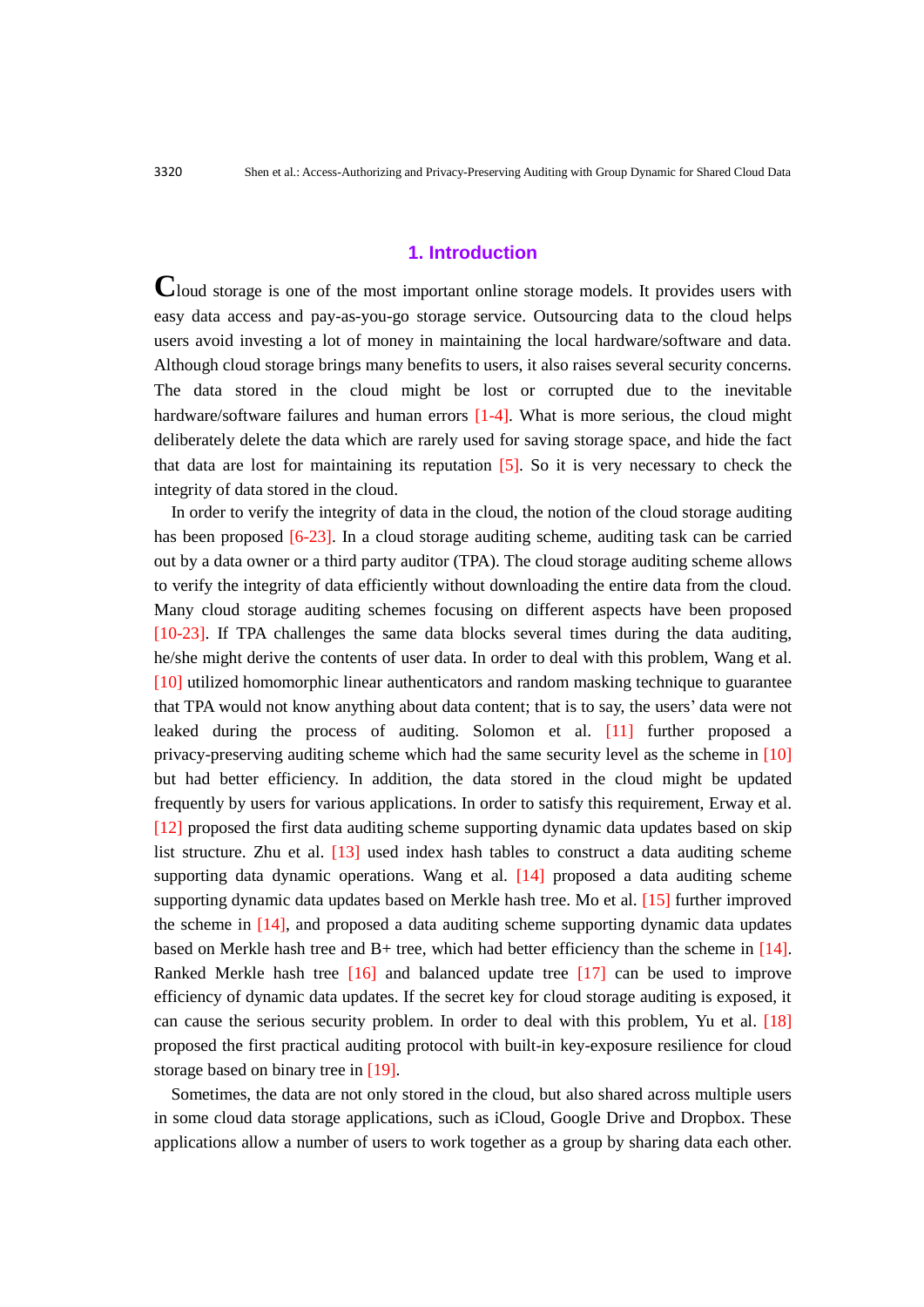Once one of these users in the group uploads shared data to the cloud, the rest users of the group can access these shared cloud data. In above scenario, data auditing is still necessary to assure the integrity of shared cloud data. The auditing mechanism in [24] is built to support shared cloud data dynamic by using leverage index hash tables. With the technique of proxy re-signature, the auditing scheme for shared cloud data proposed in [25] not only supports group dynamic (user enrollment and user revocation) but also supports identity privacy. Yuan et al. [26] designed a polynomial-based authentication tags and a proxy tag update technique to implement an efficient and scalable public data checking scheme with multi-user revocation. Wang et al. [27] designed an auditing scheme for shared cloud data based on ring signatures, in which TPA checks the integrity of shared cloud data but he/she cannot know the identity of actual signer in auditing process.

Observing all previous auditing schemes for shared cloud data mentioned above, there exist the following problems:

(1) The above mentioned auditing schemes [24-27] for shared cloud data do not consider the problem of user access authorization. If a user is revoked from a group, although the signatures generated by this revoked user are not valid any more, the cloud does not know which user in the group is revoked  $[24-27]$ . It leads to this revoked user still being able to access shared cloud data. Therefore, how to achieve user access authorization is a further worth research.

(2) The above mentioned auditing schemes [24-27] for shared cloud data do not realize the necessity of the auditing authentication for TPA when shared cloud data are challenged. As Liu et al. [16] mentioned, it was necessary to add auditing authentication process between the auditor and the cloud. Adding auditing authentication for TPA is to eliminate the threat of unauthorized auditing challenges from malicious or pretended TPA. Malicious or pretended TPA can challenge data stored in the cloud without the group's permission, which might cause the cloud spending a lot of computing resources in responding to these auditing challenges. In the auditing schemes for shared cloud data, there also exists above problem. Therefore, it is essential to verify whether the TPA is authorized in the auditing scheme for shared cloud data.

(3) Very few auditing schemes for shared cloud data supporting data privacy and identity privacy simultaneously. Both identity and data content are confidential information for users, so they might be unwilling to reveal their identity and data content to TPA. For example, in electronic medical, a patient may agree medical researchers to analyze his/her health record stored in the cloud for research purpose, but this patient is unwilling to disclose his/her identity and data content to other people. Therefore, supporting both data privacy and identity privacy is very vital in many applications.

In order to deal with above problems, we design a novel auditing scheme for shared cloud data in this paper. The contributions of this paper can be summarized as follows:

(1) We firstly consider the user access authorization in the auditing for shared cloud data. To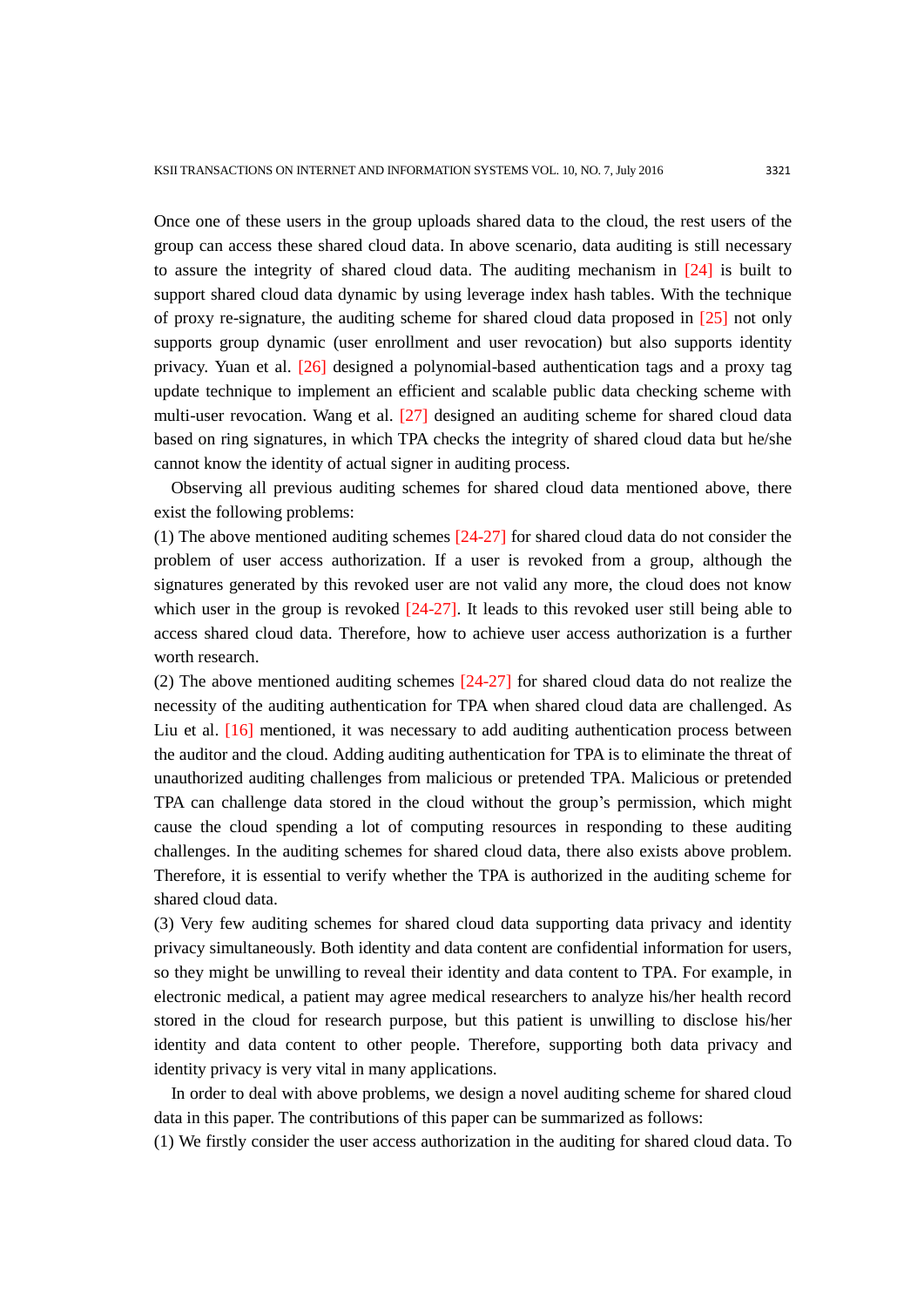efficiently achieve user access authorization, we design an efficient mechanism in which the cloud keeps an access authorization credential (one hash value of group private key and group public key) from group manager. Only the users in the group can provide the valid access authorization credential to access the shared data in the cloud. When a user is revoked from the group, the access authorization credential would be updated. Because this revoked user does not know this new access authorization credential, he/she cannot access shared cloud data any longer. So it solves the problem that the revoked user can still access shared cloud data.

(2) We add TPA auditing authorization mechanism in our scheme for avoiding the cloud responding to the unauthorized auditing challenges from malicious TPA. In our scheme, we can ensure that only the TPA authorized by group manager can receive the auditing proof from the cloud. That is to say, if a TPA who sends an auditing challenge to the cloud has a valid auditing authorization from group manager, the cloud will generate an auditing proof as the response; otherwise, will not.

(3) In addition, our scheme not only supports the group dynamic, but also preserves data privacy and identity privacy simultaneously. In order to preserve data privacy, our scheme utilizes a new random masking technique, which makes TPA unable to derive the content of data from the cloud's response. In order to preserve identity privacy, our scheme uses a common group privacy key to calculate signatures on all data blocks, which makes TPA cannot know the identity of actual signer.

(4) Finally, we also extend the proposed scheme to support batch auditing, which can efficiently perform multiple auditing tasks simultaneously from different groups.

**Organization.** The rest of this paper is organized as follows: Section 2 presents the system model and the design goals. We introduce some simple definitions in Section 3. The detailed description of the proposed scheme and the scheme supporting batch auditing are introduced in Section 4 and Section 5, respectively. In Section 6, we provide the security analysis of the proposed scheme. The evaluation of performance is shown in Section 7. Finally, we conclude our paper in Section 8.

# **2. System Model and Design Goals**

#### **2.1. System Model**

The system model involves three kinds of different entities: the cloud, users and the third party auditor (TPA), as shown in **Fig. 1**. The cloud provides data storage and data sharing service to users. In a group, there are multiple users. One of these users is regarded as a special one, who is named as group manager. The differences between the group manager and the other group users are as follows: Firstly, the group manager is in charge of generating the group public/private key and distributing group private key to every user in the group. Secondly, he is responsible for computing and sending the access authorization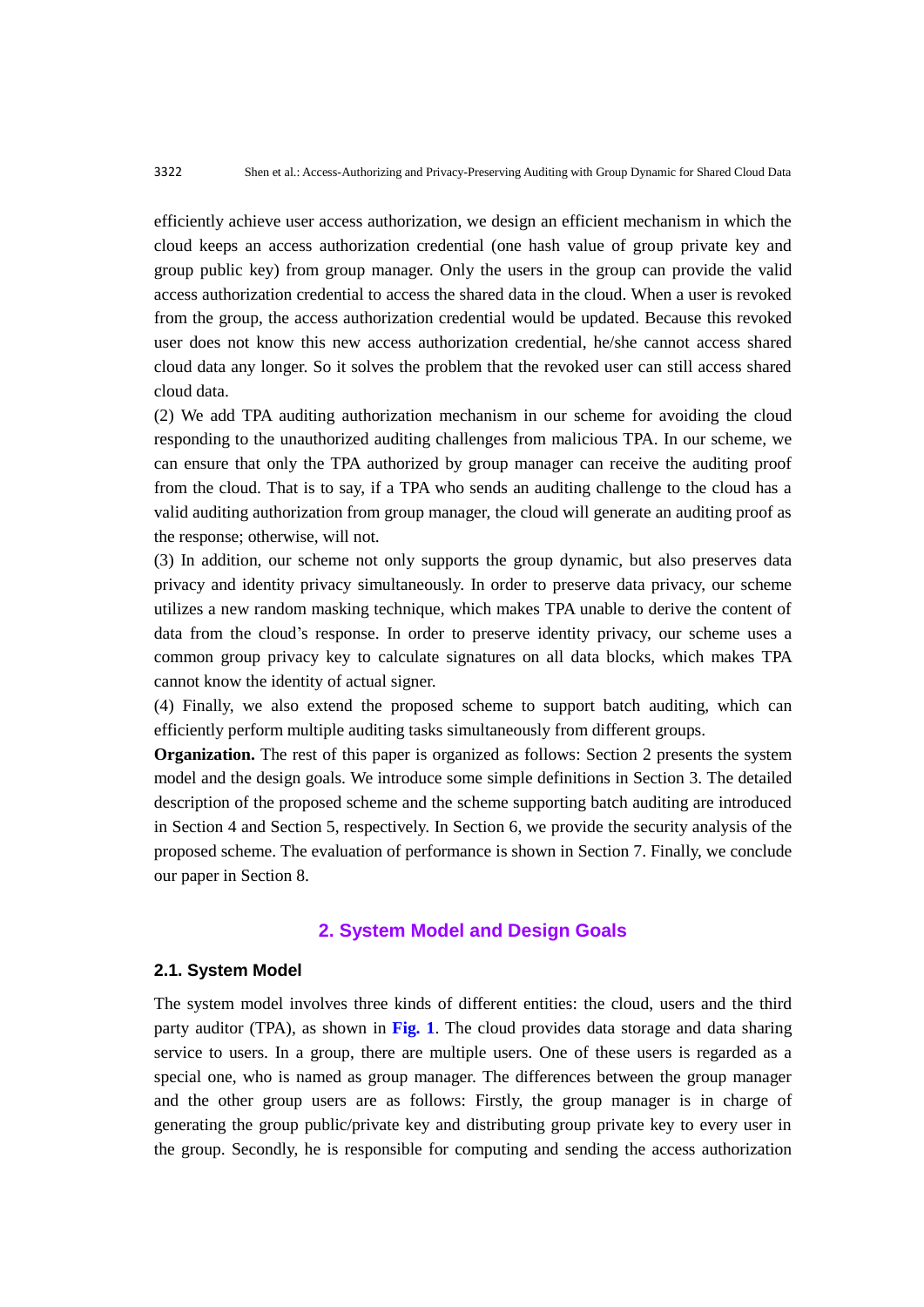credential to the cloud. The cloud verifies whether the user who accesses the shared cloud data is legal or not by this access authorization credential. Thirdly, he is also in charge of generating and sending the group auditing authorization to TPA. When a user in the group who provides the valid access authorization credential, he/she can create and share data with other group users in the cloud, and moreover, can access other shared cloud data. TPA is a public verifier who is delegated by group manager to audit the integrity of shared cloud data.



**Fig. 1.** The system model

In our paper, only the users able to provide the valid access authorization credential can access shared data in the cloud. When group manager wants to check the integrity of shared cloud data, he/she will give an auditing authorization to TPA. After TPA verifies the auditing authorization from group manager is valid, he/she sends an auditing challenge along with the auditing authorization to the cloud. After receiving these messages, the cloud needs to verify whether this TPA is indeed authorized by group manager. If it is, the cloud will respond to this TPA with a proof of shared cloud data possession; otherwise, will not. Finally, TPA will check the correctness of the proof to verify the integrity of shared cloud data.

## **2.2. Design Goals**

To efficiently check the integrity of shared cloud data, our scheme should be designed to achieve the following properties:

- 1. The auditing authorization of TPA: to ensure that TPA who sends auditing challenge to the cloud is authorized by group manager.
- 2. Group dynamic: to allow users join or leave a group.
- 3. The access authorization of user: to determine that only the user with a valid access authorization credential can upload or access shared data in the cloud.
- 4. Privacy preserving: to assure that user identity and data content are not leaked to TPA during the auditing process.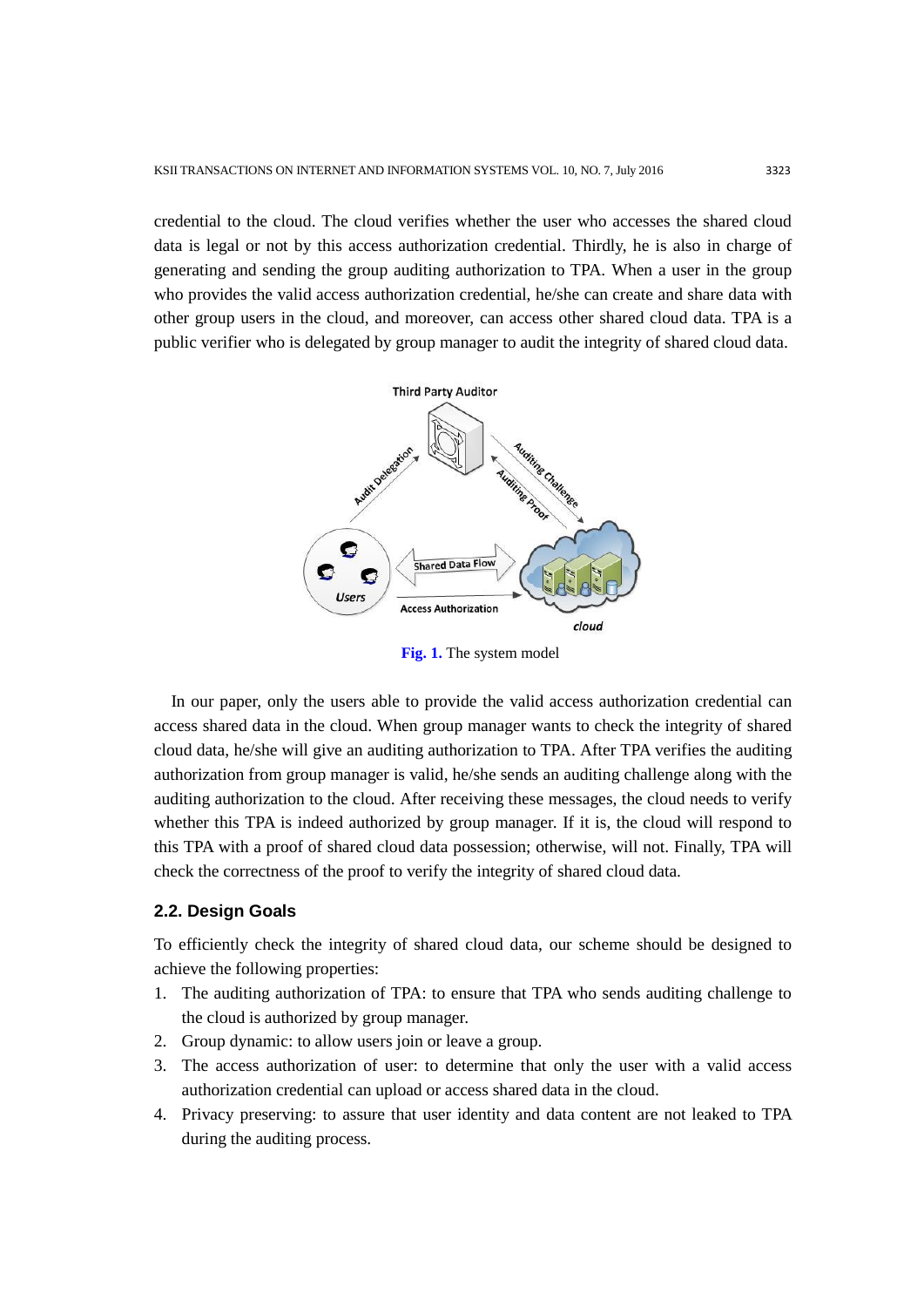- 5. Public auditing: to allow TPA to audit the integrity of shared cloud data on demand without retrieving the entire data.
- 6. Batch auditing: to enable TPA to perform multiple auditing tasks simultaneously from different groups.

# **3. Definition**

## **3.1 Bilinear Maps**

Let  $G_1$ ,  $G_2$  be two multiplicative cyclic groups of prime order p, and g be a generator of  $G_1$ . A bilinear map  $e$  is a map  $e: G_1 \times G_1 \to G_2$  with the following properties:

- 1) *Computability*: there exists an efficiently computable algorithm for computing map  $e: G_1 \times G_1 \rightarrow G_2$ .
- 2) *Bilinearity:* for all  $u, v \in G_1$  and  $a, b \in Z_p^*$ ,  $e(u^a, v^b) = e(u, v)^{ab}$ .
- 3) *Non-degeneracy*:  $e(g, g) \neq 1$ .

## **3.2 Computational Diffie-Hellman (CDH) Problem**

For  $x, y \in Z_p^*$ , given  $g, g^x$  and  $g^y \in G_1$  as input, outputs  $g^{xy} \in G_1$ . The CDH assumption in  $G_1$  holds if it is computationally infeasible to solve the CDH problem in  $G_1$ .

## **3.3 Discrete Logarithm (DL) Problem**

For  $x \in Z_p^*$ , given  $g$ ,  $g^x \in G_1$  as input, outputs x. The DL assumption in  $G_1$  holds if it is computationally infeasible to solve the DL problem in  $G_1$ .

# **3.4 Access-Authorizing and Privacy-Preserving Auditing Scheme with Group Dynamic for Shared Cloud Data**

An access-authorizing and privacy-preserving auditing scheme with group dynamic for shared cloud data includes seven algorithms: *KeyGen* , *SigGen* , *Join* , *Revoke* , *Resign* , *ProofGen* , and *ProofVerify* :

- 1.  $KeyGen(1^k)$ : This algorithm is run by group manager. It takes as input a security parameter  $k$ , and generates a public-private key pair  $(pk, sk)$ .
- 2.  $SigGen(sk, name, F)$ : This algorithm is run by user to process shared cloud data. It takes as input the private key *sk* , the file identifier *name* and an ordered collection of data blocks  $\{m_i\}_{i \in [1,n]}$ , and generates a signature set  $\Phi$ , which is an ordered collection of signatures  $\{\sigma_i\}_{1 \le i \le n}$  on blocks  $\{m_i\}_{1 \le i \le n}$  in shared cloud data.
- 3.  $Join(U)$ : This algorithm is operated by group manager. It takes as input a new user  $U$ , then group manager sends the private key *sk* to this new user *U* .
- 4. Revoke $(U)$ : This algorithm is executed by group manager when a user is revoked from the group. It takes as input the revoked user  $U$ , then group manager delivers an update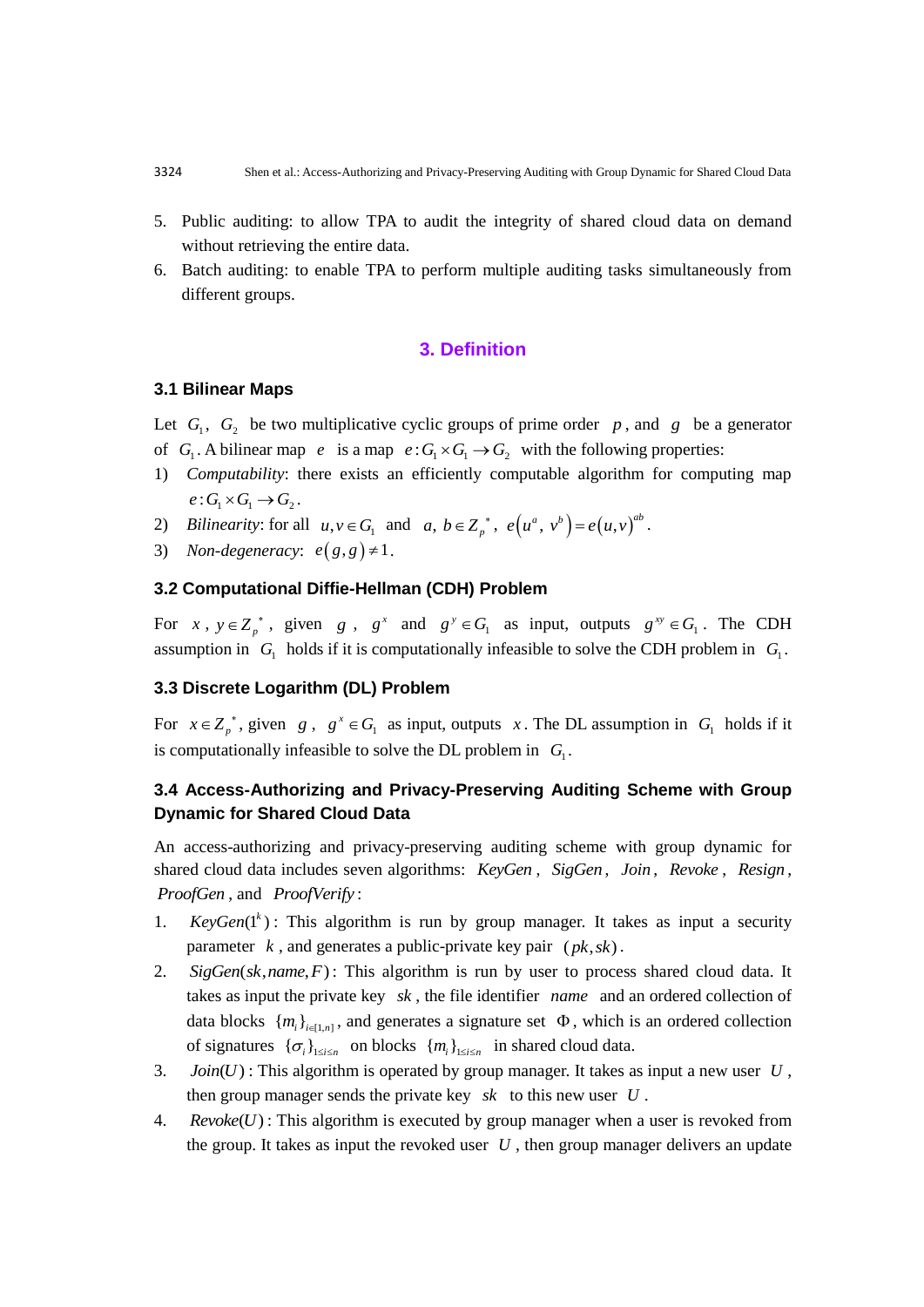key to each user in the group except the revoked user *U* . The update key is used to recalculate the data blocks in algorithm *Resign* .

- 5.  $Resign(uk)$ : This algorithm is operated by the cloud. It takes as input an update key  $uk$ , and generates a new signature set  $\Phi'$  on all data blocks. Once a user is revoked from the group, the previous signatures stored in the cloud need to be recomputed and updated by the update key *uk* .
- 6.  $ProofGen(F, \Phi, chal)$ : This algorithm is executed by the cloud. It takes as input the shared cloud data file  $F$ , the corresponding signature set  $\Phi$  and the auditing challenge *chal*, and generates a proof P which can demonstrate that the cloud truly possesses shared cloud data.
- 7. *Verify Proof (pk, chal, P)*: This algorithm is run by TPA. It takes as input the public key *pk* , the auditing challenge *chal* and the proof *P* . TPA verifies whether the proof *P* is valid or not.

#### **4. The Proposed Scheme**

#### **4.1 Notation**

Let  $G_1$  and  $G_2$  be two multiplicative cyclic groups of prime order p, g be a generator of  $G_1$ ,  $e: G_1 \times G_1 \rightarrow G_2$  be a bilinear map, and u be a random generator of  $G_1$ . Let  $H: \{0,1\}^* \to G_1$ ,  $h_1(\cdot): Z_p^* \times G_1 \to Z_p^*$  and  $h_2(\cdot): G_1 \to Z_p^*$  be three cryptographic hash functions. The global parameters are  $(G_1, G_2, p, e, g, u, H, h_1, h_2)$ . Shared cloud data *M* are divided into *n* blocks  $(m_1, ..., m_n)$ . Assume the total number of users in the group is *d* .

#### **4.2 Description of the Scheme**

- (1) Algorithm  $KeyGen(1^k)$
- 1) The group manager generates a random signing key pair  $\{ssk, spk\}$ . Then he/she chooses a random value  $x \in Z_p^*$  as the group private key, and computes  $v = g^x$  as the group public key, and computes  $h_1(x, v)$  as the access authorization credential. We define  $\{x, ssk\}$  as the private key sk, and  $\{v, spk\}$  as the public key pk.
- ② The group manager distributes the private key *sk* to all the users in the group, and sends access authorization credential  $h_1(x, v)$  to the cloud through a secure channel. The user who wants to access shared cloud data needs to compute access authorization credential  $h_1(x, y)$  according to the group private key x. The cloud will verify whether the user provides a valid access authorization credential  $h_1(x, v)$  when a user asks to access the shared cloud data.
- (2) Algorithm SigGen(F, sk, name)
- ① For each block  $m_i \in Z_p^*$  (  $i \in [1, n]$ ), user generates signature  $\sigma_i$  on block  $m_i$  with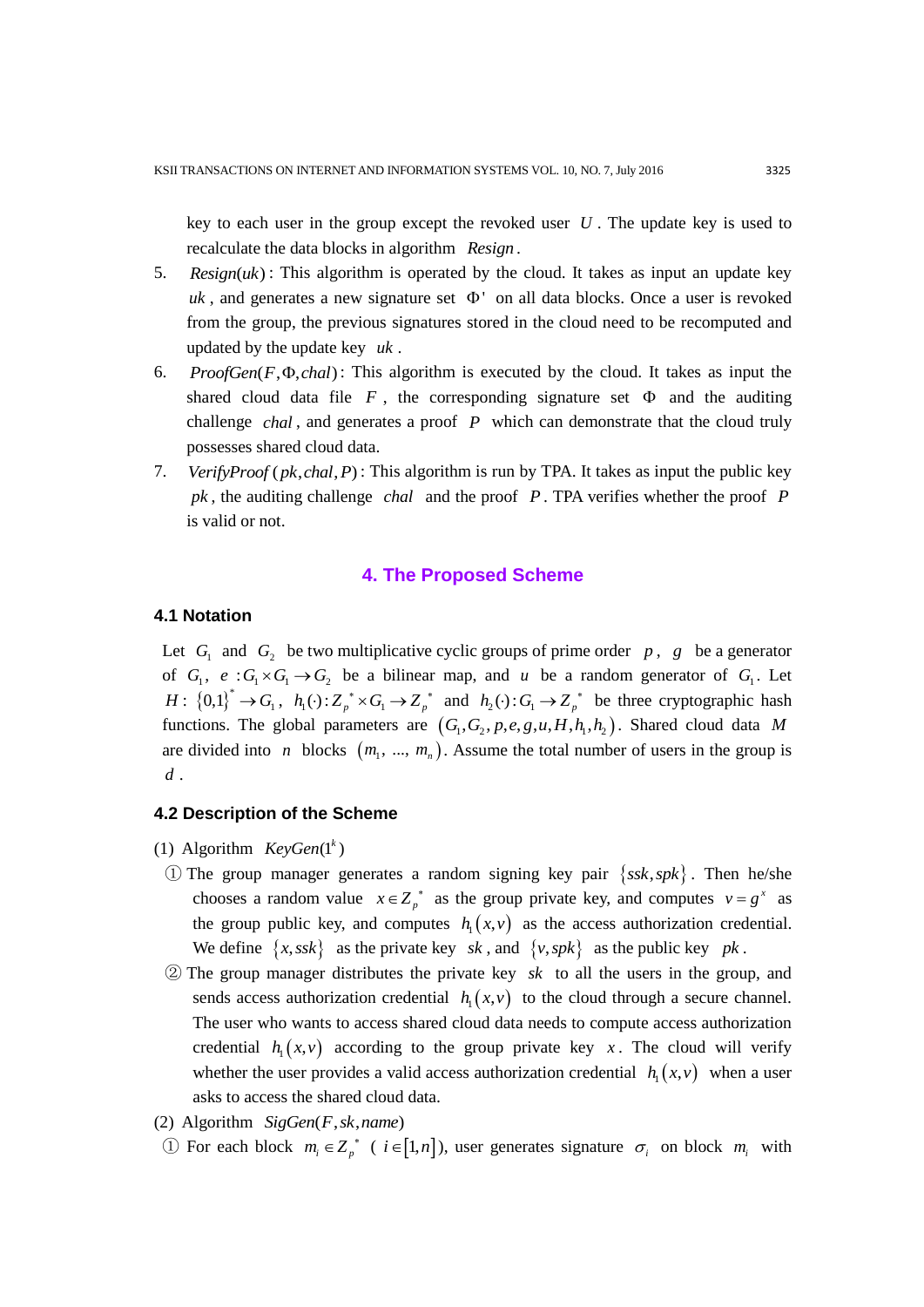the group private key x as follows:  $\sigma_i = (H(i || name) \cdot u^{m_i})^x$ , where  $name \in Z_p^*$  is a random value which is chosen as the identifier of the file by the group. Let  $\Phi = {\{\sigma_i\}}_{1 \le i \le n}$  be a set of signatures.

- 2) The user calculates the tag of file by computing  $t = name \, \| \, Sig_{ssk}(name)$ , where  $Sig_{ssk}(name)$  is the signature on *name* under the signing private key  $ssk$ .
- 3) The user sends  $\{h_1(x, v), F, \Phi, t\}$  to the cloud, and deletes the file F and its corresponding set of signatures from local storage.
- $(3)$  Algorithm  $Join(U)$

When a new user  $U$  joins a group, the group manager sends the private key  $sk$  to this new user  $U$ . Then this new user  $U$  calculates the access authorization credential  $h_1(x, v)$  according to the private key sk.

- (4) Algorithm Revoke(U)
- ① The group manager chooses a random value  $y \in Z_p^*$  as the new group private key, and sets the new private key  $sk' = (y, ssk)$ .
- 2) The group manager computes update key  $uk = y / x \in Z_p^*$ , where x is the previous group private key, and then distributes this update key  $y/x$  to each user in the group except the revoked user *U* .
- $\circled{3}$  After receiving this update key  $y/x$ , users in the group calculates the value of y according to the previous group private key  $x$  and the update key  $y/x$ , and then calculates  $h_1(y, g^y)$  according to the value of y, where  $h_1(y, g^y)$  is the new access authorization credential for users to access shared cloud data.
- 4) The group manager sends the new access authorization credential  $h_1(y, g^y)$  and the update key  $y/x$  to the cloud through a secure channel. The update key  $y/x$  is used to recalculate the data blocks in algorithm *ReSign* . Both users and the cloud store the new access authorization credential  $h_1(y, g^y)$ , then delete the previous access authorization credential  $h_1(x, v)$  from their local storage. The cloud will verify whether the user provides a new valid access authorization credential  $h_1(y, g^y)$  when a user asks to access the shared cloud data. This revoked user cannot know the new access authorization credential  $h_1(y, g^y)$ , thus cannot provide it to the cloud and access the shared cloud data any longer.
- (5) Algorithm Resign(uk)

The cloud recalculates the signatures of cloud data blocks by the update key  $uk = y / x$ . The new signature of each block in shared cloud data is computed by the cloud as follows: / The new signature of each block in shared cloud data is con<br> $\sigma_i' = \sigma_i^{uk} = ((H(i \parallel name) \cdot u^{m_i})^x)^{y/x} = (H(i \parallel name) \cdot u^{m_i})^y$ .

- (6) Algorithm  $ProofGen(F, \Phi, chal)$
- ① The group manager sends *AUTH* to the cloud, where *AUTH* is random value generated by group manager. Then, group manager computes  $sig_{AUTH} = SSig_{ssk} (t || VID || AUTH)$  (*VID* is the identity of TPA), and sends  $sig_{AUTH}$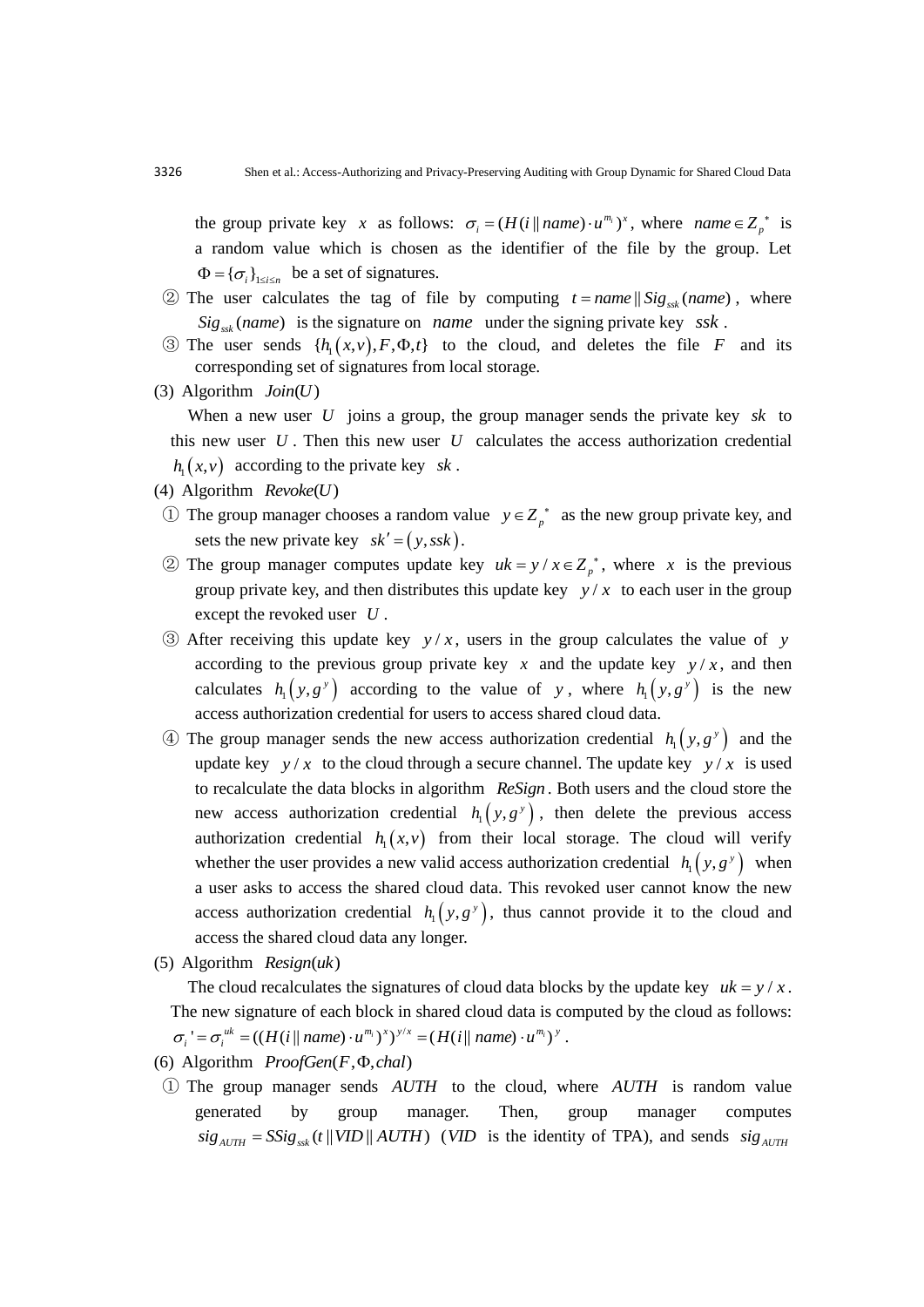and  $t$  (the tag of file) to the TPA that is authorized by group manager.

- $(2)$  The TPA verifies the validity of the file tag t using spk. TPA will not execute auditing task if the file tag on  $t$  is invalid; otherwise, TPA constructs and sends an auditing challenge *chal* to the cloud. TPA constructs the auditing challenge as follows:
	- 1. Randomly chooses a set of *I* with *c* elements,  $I \subseteq [1, n]$ .
	- 2. Generates a random value  $v_i \in Z_p^*$ , for each  $i \in I$ .
	- 3. Outputs an auditing challenge  $\{\{i, v_i\}_{i \in I}, \{VID\}_{pk_{cloud}}$ ,  $sig_{AUTH} \}$ , and sends it to the cloud, where  ${VID}_{pk_{cloud}}$  denotes the encrypted *VID* using the cloud public key  $pk_{cloud}$ .
- **(3)** After receiving an auditing challenge from TPA, the cloud decrypts  ${VID}_{p_{k_{cloud}}}$  with the corresponding cloud secret key, and then uses  $AUTH$ ,  $t$ ,  $VID$  and user signing public key *spk* to verify whether this TPA is indeed authorized by group manager. If it is, the cloud will respond to this TPA with a proof of shared cloud data possession; otherwise, will not. The cloud generates a proof of shared cloud data possession as follows:
	- 1. Computes  $\mu' = \sum_{i \in I} m_i v_i$ . For blinding the value of  $\mu'$ , the cloud chooses a random element  $r \in Z_p^*$ , and then sets  $\mu = h_2(R)\mu' - r$ , where  $R = u^r$ .
	- 2. Calculates an aggregated signature  $\sigma = \prod_{i \in I} \sigma_i^{v_i}$ .
	- 3. Outputs an auditing proof  $\{R, \mu, \sigma\}$  to TPA.
- (7) Algorithm Verify Proof (pk, chal, P)
- $\textcircled{1}$  Parse  $pk = \{v, spk\}.$
- $\textcircled{2}$  The TPA computes  $h_2(R)$  according to R, and then verifies the correctness of auditing proof as:

auditing proof as:

\n
$$
e(\sigma^{h_2(R)}, g) = e\left(\prod_{i \in I} (H(i \parallel name)^{h_2(R)v_i} \cdot u^\mu \cdot R, v\right)
$$
\n(1)

The correctness of the above verification equation can be shown as follows:  
\n
$$
e(\sigma^{h_2(R)}, g) = e\left(\prod_{i \in I} \sigma_i^{h_2(R)v_i}, g\right)
$$
\n
$$
= e\left(\prod_{i \in I} (H(i \parallel name) \cdot u^{m_i})^{x \cdot h_2(R)v_i}, g\right)
$$
\n
$$
= e\left(\prod_{i \in I} (H(i \parallel name)^{h_2(R)v_i} \cdot u^{h_2(R)v_i m_i}), g^x\right)
$$
\n
$$
= e\left(\prod_{i \in I} (H(i \parallel name)^{h_2(R)v_i} \cdot u^{h_2(R)\sum_{i \in I} m_i v_i}, v\right)
$$
\n
$$
= e\left(\prod_{i \in I} (H(i \parallel name)^{h_2(R)v_i} \cdot u^{h_2(R)u'}, v\right)
$$
\n
$$
= e\left(\prod_{i \in I} (H(i \parallel name)^{h_2(R)v_i} \cdot u^{\mu+r}, v\right)
$$
\n
$$
= e\left(\prod_{i \in I} (H(i \parallel name)^{h_2(R)v_i} \cdot u^{\mu} \cdot u^r, v\right)
$$
\n
$$
= e\left(\prod_{i \in I} (H(i \parallel name)^{h_2(R)v_i} \cdot u^{\mu} \cdot R, v\right)
$$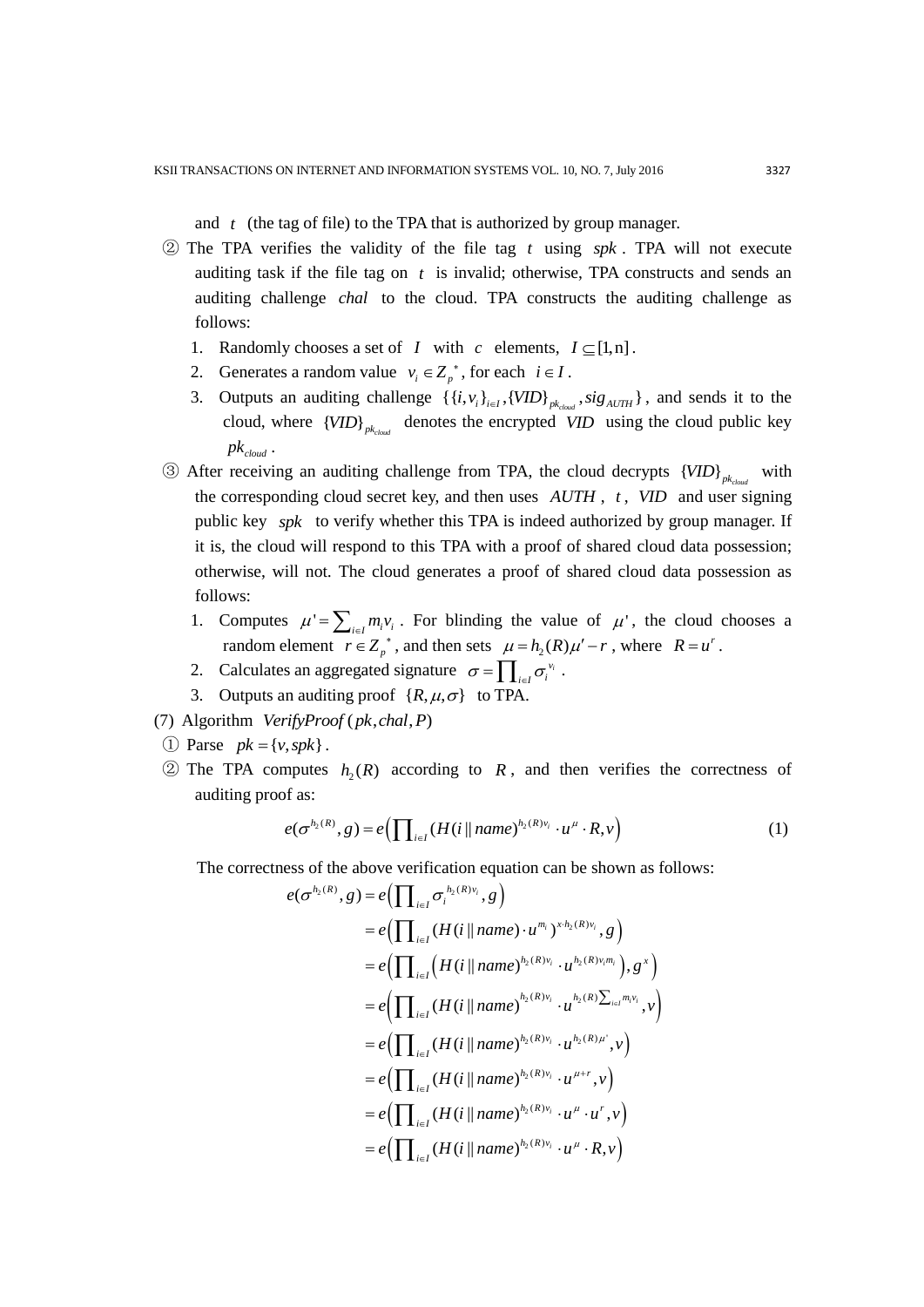In SigGen algorithm, user calculates the signatures on data blocks which are created by this user with the group private key  $x$ , and calculates the tag of file  $t$  with the signing private key *ssk* . When a user is revoked from a group, the group manager generates an update key  $y/x$  in *Revoke* algorithm. In *Resign* algorithm, the cloud recomputes and updates previous signatures on all data blocks with this update key  $y/x$ . In *ProofGen* algorithm, to verify the integrity of shared cloud data and to avoid the cloud responding to the unauthorized auditing challenges from malicious TPA, we add auditing authorization to TPA. When a group manager wants to check the integrity of shared cloud data, he/she will give an auditing authorization to a specified TPA. Then this specified TPA checks the validity of the file tag  $t$  by using  $spk$ . Only when the file tag  $t$  is valid, can the TPA send auditing challenge to the cloud. The cloud verifies whether the auditing authorization of TPA is valid. If it is, the cloud will respond an auditing proof  $P$  to this TPA; otherwise, will not. In *ProofVerify* algorithm, TPA can verify the correctness of the auditing proof *P* .

In a cloud storage system, the shared data stored in the cloud may be updated for various application purposes [14]. The data dynamic operation includes block level operations of insertion, deletion and modification. Thus, supporting data dynamic operation is very important in public auditing. Now, we present how our scheme supports data dynamic and achieves data privacy protection based on the technique in [14].

In [14], data dynamic is achieved by replacing  $H(i || name)$  with  $H(m_i)$  as the tag for block  $m_i$  in computing the data signatures and utilizing Merkle hash tree (MHT) to perform block dynamic operation. Therefore, we can use the similar technique to achieve the data dynamic in our scheme. Specifically, every data block signature will be changed into  $\sigma_i = (H(m_i) \cdot u^{m_i})^x$ . In *SignGen* algorithm, user needs to generate a tree root  $\Omega$  based on MHT and sends it to TPA for auditing task. In MHT, the leave nodes are an ordered set of hashes of "block tags"  $H(m_i)$  ( $i \in [1, n]$ ). In *ProofGen* algorithm, the auditing proof *P* generated by the cloud not only includes  $\{R, \mu, \sigma\}$ , but also includes  $\{H(m_i)\}_{i \in I}$  and the corresponding auxiliary information  $\{\Omega_i\}_{i \in I}$  in the MHT. The cloud's auditing proof P is set as  $\{R, \mu, \sigma, \{H(m_i), \Omega_i\}_{i \in I}\}\$ . When TPA receives the auditing proof from the cloud, he/she computes a tree root  $\Omega$  based on  $\{H(m_i), \Omega_i\}_{i \in I}$  and verifies whether it equals to the tree root he/she has stored. If the both tree roots are same, TPA will verify the correctness of the auditing proof P via equation (1), where  $\prod_{i \in I} (H(i \parallel name)^{v_i})$  $\prod_{i \in I} (H(i \parallel name)^{v_i}$  is replaced by  $\prod_{i\in I} H(m_i)^{v_i}$ . All these changes above mentioned have no influence on the random making technique in our scheme. Thus, data privacy is still protected. When a data block is performed for dynamic operation, user needs to generate a new tree root and sends it to TPA for auditing task. The details of performing data dynamic operations are similar to [14]. We do not describe the details of process here. If we use the balanced Merkle hash tree to support data dynamic operation, the efficiency of the scheme is  $O(\log n)$ .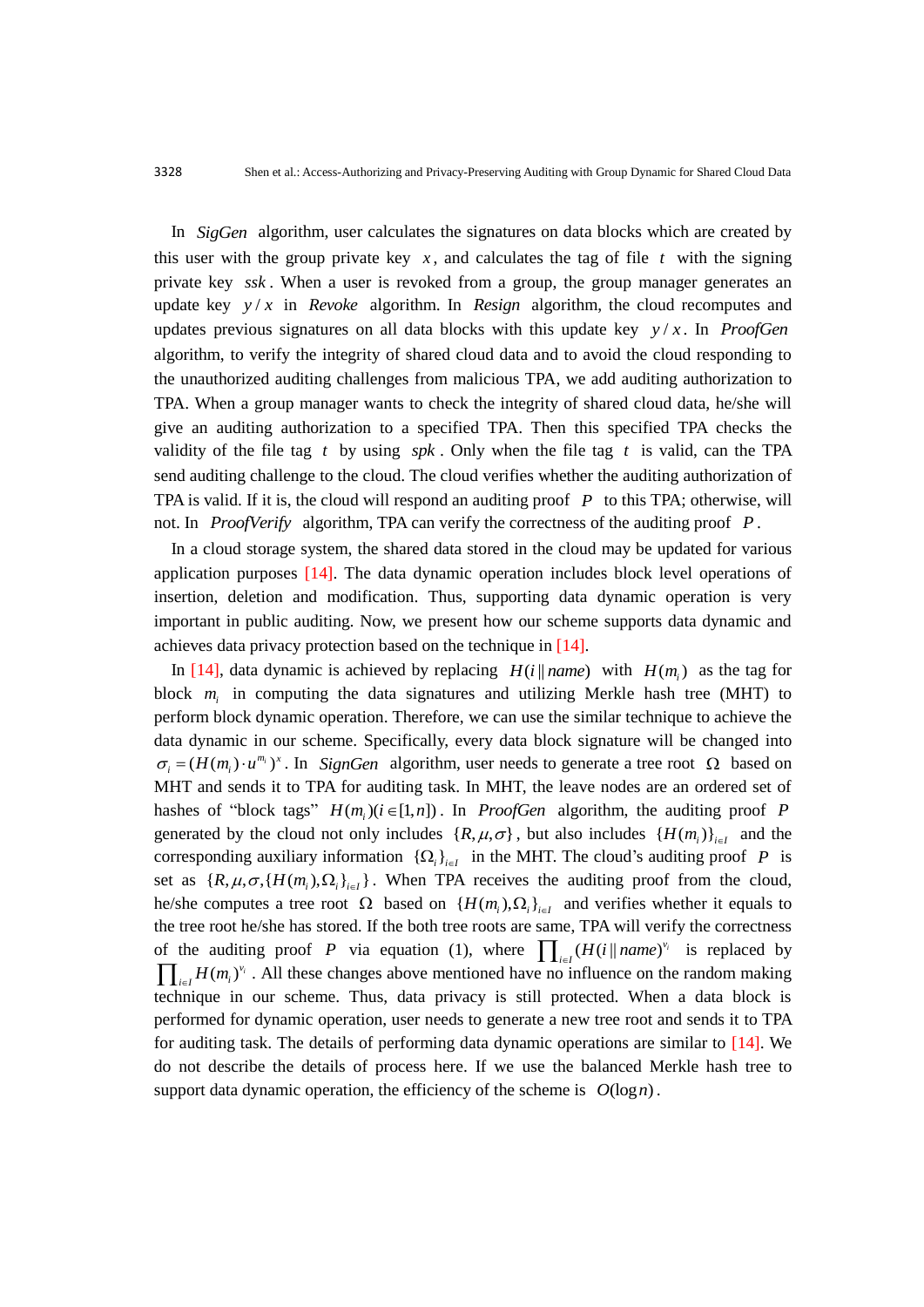## **5. Batch Auditing**

In this section, we show how to extend our scheme to support batch auditing, which can handle multiple auditing delegations simultaneously from various group managers of different groups. Specifically, we assume that TPA takes *K* auditing delegations from *K* different groups with  $K$  diverse data files. The batch auditing scheme achieves the aggregation of  $K$  verification equations into a single one with  $K$  auditing delegations [10]. The details are described as follows:

(1) Algorithm  $KeyGen(1^k)$ 

Each group manager  $k$  ( $k \in [1, K]$ ) generates  $sk_k = (x_k, ssk_k)$  as his/her private key and  $pk_k = (v_k = g^{x_k}, spk_k)$  as his/her public key. Then, each group manager  $k \ (k \in [1, K])$ distributes the private key  $sk_k$  to all users in his/her group, and sends access authorization credential  $h_1(x_k, v_k)$  to the cloud through a secure channel. One user belonging to group  $k \in \{1, K\}$ ) who wants to access shared cloud data needs to compute access authorization credential  $h_1(x_k, v_k)$  according the group private key  $x_k$ . The cloud will verify whether the user provides a valid access authorization credential  $h_1(x_k, v_k)$  when a user asks to access the shared cloud data. user asks to access the shared cloud data.<br>
(2) Algorithm  $SigGen(F = \{F_k\}_{1 \le k \le K}, sk = \{sk_k\}_{1 \le k \le K}, name = \{name_k\}_{1 \le k \le K})$ 

We assume a group  $k \ (k \in [1, K])$  has a data file  $F_k = (m_{k,1}, \dots, m_{k,n})$  to be outsourced to the cloud. He/She calculates the tag of data file as  $t_k = name_k \mid \left| Sig_{ssk_k}(name_k), \text{ where } \right|$ *name*<sub>k</sub> is a random value as the identifier of k data file. He/She chooses  $u_k \in G_1$ randomly, then computes the signature for every file block  $m_{k,i}$  as follows:  $\sigma_{k,i} = (H(i \parallel name_k) \cdot u_k^{m_{k,i}})^{x_k}$ , where  $i \in [1,n]$  and  $k \in [1,K]$ . Finally, each group k  $\mathcal{O}_{k,i} = (H(t)) \text{ and } \mathcal{O}_{k,i} = (H(t)) \text{ and } \mathcal{O}_{k,i} = (H(t)) \text{ and } \mathcal{O}_{k,i} = (H(t)) \text{ and } \mathcal{O}_{k,i} = (H(t)) \text{ and } \mathcal{O}_{k,i} = (H(t)) \text{ and } \mathcal{O}_{k,i} = (H(t)) \text{ and } \mathcal{O}_{k,i} = (H(t)) \text{ and } \mathcal{O}_{k,i} = (H(t)) \text{ and } \mathcal{O}_{k,i} = (H(t)) \text{ and } \mathcal{O}_{k,i} = (H(t)) \text{ and } \mathcal{O}_{k,i} = ($ and its corresponding set of signatures from local storage.<br>3) Algorithm  $ProofGen(F = {F_k}_{1 \le k \le K}, \Phi = {\Phi_k}_{1 \le k \le K}, chal)$ 

(3) Algorithm  $ProofGen(F = \{F_k\}_{1 \leq k \leq K}, \Phi = \{\Phi_k\}_{1 \leq k \leq K}, chal)$ 

Each group manager  $k$  ( $k \in [1, K]$ ) sends  $AUTH_k$  to the cloud, where  $AUTH_k$  is randomly generated by group manager *k* Next, he/she computes  $sig_{AUTH_k} = SSig_{ssk_k}(t_k || VID || AUTH_k)$  (*VID* is the identity of TPA), then sends  $sig_{AUTH_k}$  is the identity of TPA), then sends  $sig_{AUTH_k}$ and  $t_k$  (the tag of file  $k$ ) to TPA which is authorized. After that, this TPA verifies the validity of the file tag  $t_k$  using  $spk_k$ , he/she will not execute this auditing task if the file tag  $t_k$  is invalid; otherwise, he/she constructs and sends an auditing challenge tag  $t_k$  is invalid; otherwise, he/she constructs and sends an auditing challenge *chal*  $\{\{i, v_i\}_{i \in I}, \{VID\}_{pk_{cloud}}$ ,  $sig_{AUTH_k}\}\$  to the cloud. The computation of challenge parameters is the same as single user scheme. After receiving an auditing challenge from TPA, the cloud will verify whether this TPA is indeed authorized by group manager  $k$ . If it is, the cloud will respond to this TPA with a proof of shared cloud data possession; otherwise, will not. Before generating the proof, the cloud computes  $\mu_k = \sum_{i \in I} m_{k,i} v_i$  and  $\sigma_k = \prod_{i \in I} \sigma_{k,i} v_i$ where  $k \in [1, K]$ , and then randomly chooses  $r_k \in Z_p^*$  for each group and sets  $\mu_k = h_2(R_k) \mu_k' - r_k$  where  $R_k = u_k^{r_k}$ . Finally, the cloud outputs an auditing proof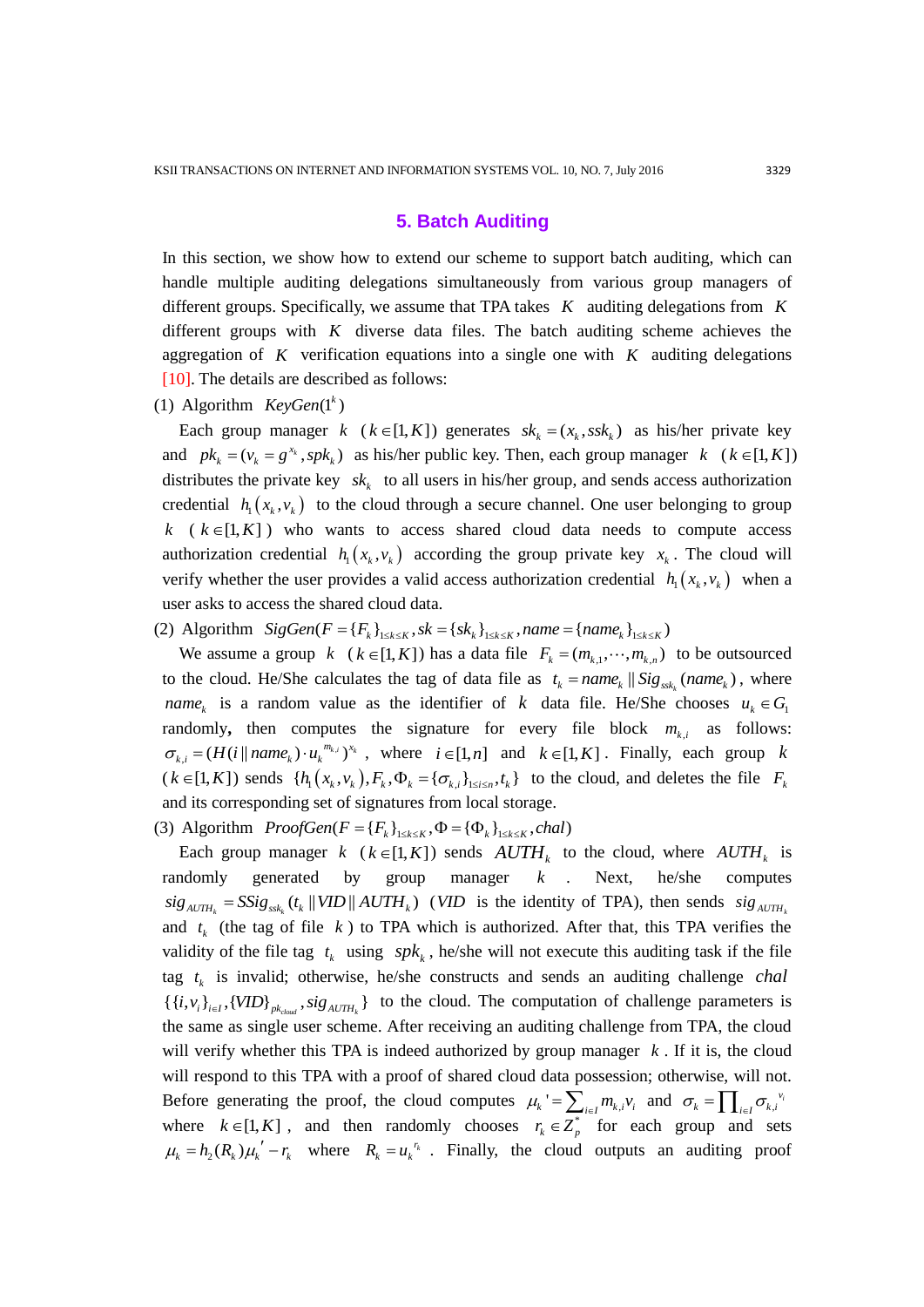$\{\{R_k\}_{1\leq k\leq K}, {\{\mu_k\}}_{1\leq k\leq K}, {\{\sigma_k\}}_{1\leq k\leq K}}\}$  to this TPA.

(4) Algorithm  $VerifyProof(pk, chal, P)$ 

After receiving the proof  $\{\{R_k\}_{1\leq k\leq K}, \{\mu_k\}_{1\leq k\leq K}, {\{\sigma_k\}}_{1\leq k\leq K}\}$ , this TPA computes  $h_2(R_k)$ , After receiving the proof  $\{\{R_k\}_{1\leq k\leq K}, \{\mu_k\}_{1\leq k\leq K}, \{\sigma_k\}_{1\leq k\leq K}\}$ , this TPA computes  $h_2$  (and then verifies the integrity of shared cloud data by checking the following equation :  $e(\prod_{k\in K} \sigma_k^{h_2(R_k)}, g) = \prod_{$ 

$$
e(\prod\nolimits_{k\in K}\sigma_k^{\ h_2(R_k)}, g) = \prod\nolimits_{k\in K}e(\prod\nolimits_{i\in I}H(i\,||\,name\ p_2)^{h_2(R_k)v_i}\cdot u_k^{\mu_k}\cdot R_k,v_k)
$$

$$
e(\prod_{k\in K}\sigma_{k}^{h_{2}(R_{k})},g) = \prod_{k\in K}e(\prod_{i\in I}H(i\mid name_{k})^{h_{2}(R_{k})v_{i}}\cdot u_{k}^{\mu_{k}}\cdot
$$
  
\n
$$
e(\prod_{k\in K}\sigma_{k}^{h_{2}(R_{k})},g) = e(\prod_{k\in K}(\prod_{i\in I}\sigma_{k,i}^{v_{i}})^{h_{2}(R_{k})},g)
$$
  
\n
$$
= \prod_{k\in K}e(\prod_{i\in I}(H(i\mid name_{k})\cdot u_{k}^{m_{k}})^{x_{k}\cdot h_{2}(R_{k})v_{i}},g)
$$
  
\n
$$
= \prod_{k\in K}e(\prod_{i\in I}(H(i\mid name_{k})^{h_{2}(R_{k})v_{i}}\cdot u_{k}^{h_{2}(R_{k})\sum_{i\in I}m_{k,i}v_{i}},v_{k})
$$
  
\n
$$
= \prod_{k\in K}e(\prod_{i\in I}(H(i\mid name_{k})^{h_{2}(R_{k})v_{i}}\cdot u_{k}^{h_{2}(R_{k})\mu_{k}},v_{k})
$$
  
\n
$$
= \prod_{k\in K}e(\prod_{i\in I}(H(i\mid name_{k})^{h_{2}(R_{k})v_{i}}\cdot u_{k}^{\mu_{k}+r_{k}},v_{k})
$$
  
\n
$$
= \prod_{k\in K}e(\prod_{i\in I}H(i\mid name_{k})^{h_{2}(R_{k})v_{i}}\cdot u_{k}^{\mu_{k}}\cdot R_{k},v_{k})
$$

(2)

If the above verification equation holds, this TPA believes that all the shared cloud data are correct; otherwise, does not.

The correctness of the verification equation (2) can be shown as follows:

# **6. Security Analysis**

*Theorem* 1: A *user who is not in a group cannot access shared cloud data belonging to this group in the proposed scheme. The cloud cannot know the group private key x from the*  $k$ *nowledge of access authorization credential*  $h_1(x, v)$ .

*Proof*: In our scheme, only the users in the group can calculate access authorization credential  $h_1(x, v)$  by the group private key x. When a user is revoked from the group, group manager will generate an update key  $y/x$ , and send it to all the users in the group except the revoked user. These users can compute a new access authorization credential  $h_1(y, g^y)$  according to this update key  $y/x$ . However, this revoked user cannot forge this new access authorization credential  $h_1(y, g^y)$  because he/she does not know the information of the update key  $y/x$ . Because the hash function is one-way, the cloud cannot know the group private key  $x$  to forge the data authenticators from the knowledge of access authorization credential  $h_1(x,v)$  . □

*Theorem* 2: *In the auditing process, the cloud would not generate a proof to respond to*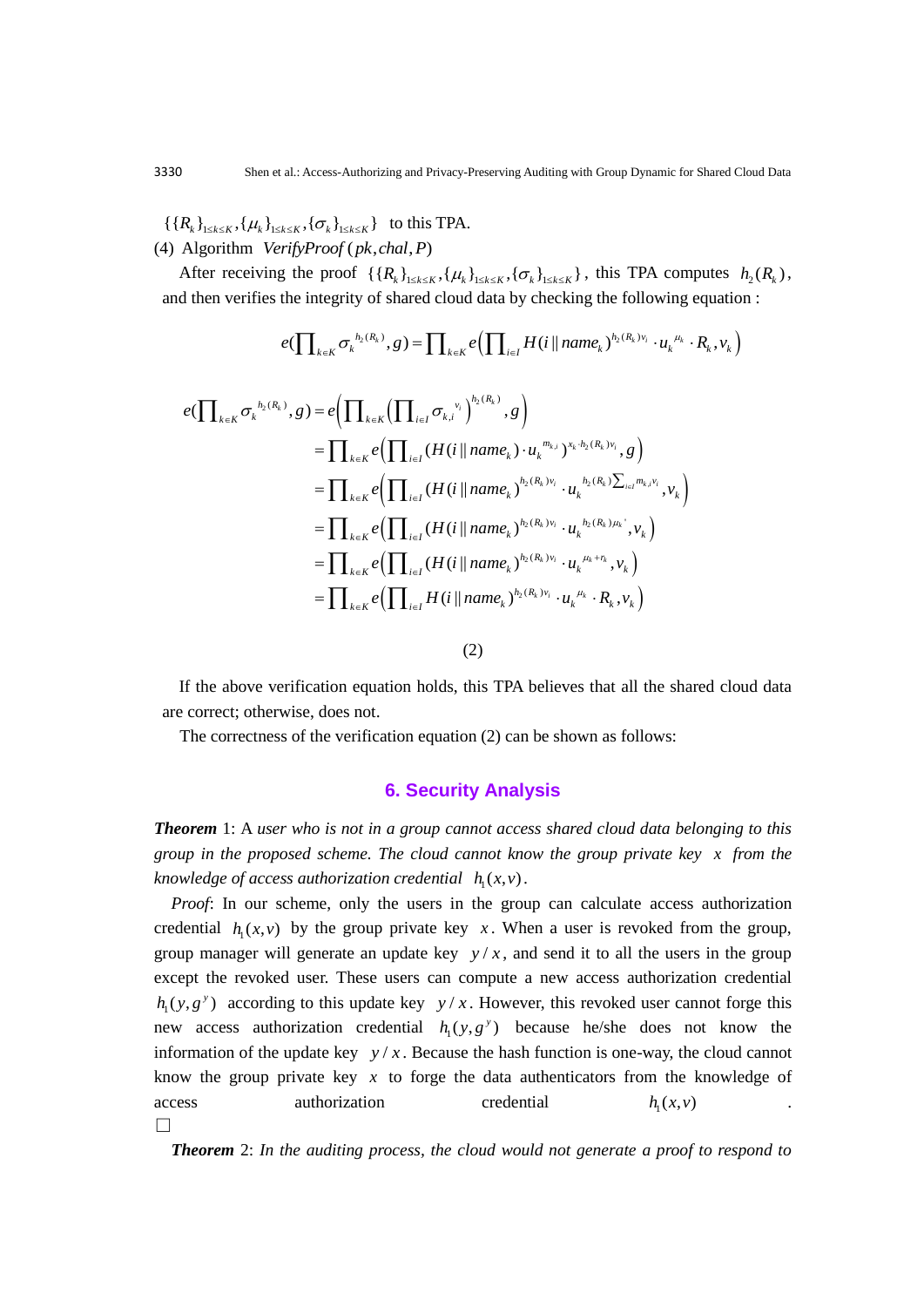*the unauthorized auditing challenge from malicious TPA, unless this TPA obtains the auditing authorization from group manager.*

*Proof*: TPA can not forge auditing authorization from group manager in our scheme. Because TPA does not know the information of signing private key *ssk* , he/she can not forge the signature of auditing authorization  $sig_{AUTH}$ . If the TPA sends auditing challenge to the cloud, but he/she does not obtain auditing authorization from group manager, the cloud would not generate a proof to respond to this TPA. □

**Theorem** 3: *From the cloud's response*  $\{R, \mu, \sigma\}$ , TPA cannot derive the content of users' data  $\mu'$ .

*Proof*: In our scheme, the privacy of  $\mu'$  is guaranteed from  $\mu$ . We use random masking technique to make  $\mu$  be blinded by r as  $\mu = h_2(R)\mu' - r$ , where r is chosen randomly by the cloud and its value is hidden from TPA. Given  $u \in G_1$ ,  $R = u^r \in G_1$ , computing r is hard, due to the hardness of computational Discrete Logarithm (DL) problem, so the value of *r* is unknown to TPA. No information of  $\mu'$  can be known from  $\sigma$ .

From our scheme, it follows that

$$
\sigma = \prod_{i \in I} \sigma_i^{v_i} = \prod_{i \in I} (H(i \mid name) \cdot u^{m_i})^{x v_i}
$$
  
= 
$$
\prod_{i \in I} (H(i \mid name)^{v_i})^x \cdot \left(u^{\sum_{i \in I} m_i v_i}\right)^x
$$
  
= 
$$
\prod_{i \in I} (H(i \mid name)^{v_i})^x \cdot \left(u^{u'}\right)^x.
$$

From the above equations, we can see that  $(u^{\mu'})^x$  is blinded by  $\prod_{i \in I} (H(i \parallel name)^{v_i})^x$ . Given  $(H(i \| name))^{\nu_i}$  and  $g^x$ , computing  $\prod_{i \in I} (H(i \| name)^{\nu_i})^x$  is hard, due to the hardness of Computational Diffie-Hellman Problem. It tells us that TPA cannot derive the value of  $(u^{\mu'})^x$ let alone  $\mu'$ □

*Theorem* 4: *For the cloud, it is computationally infeasible to generate a forgery of an auditing proof in our scheme. The cloud passes the verification only if it truly possesses the challenged blocks.*

*Proof*: Following the security game defined in [7,11], we can prove that, if the cloud could win the following security game, named *Game 1*, by forging an auditing proof on corrupted shared cloud data, then we can solve the Discrete Logarithm (DL) problem in  $G_1$ . *Game 1* is described as follows:

*Game 1*: When TPA sends an auditing challenge  $\{\{i, v_i\}_{i \in I}, \{VID\}_{pk_{cloud}}$ ,  $sig_{AUTH}\}\$  to the cloud, the auditing proof  $\{R, \mu, \sigma\}$  on correct shared cloud data M is generated, which is able to pass the verification with equation (1). The cloud generates a proof  $\{R, \mu^*, \sigma\}$  on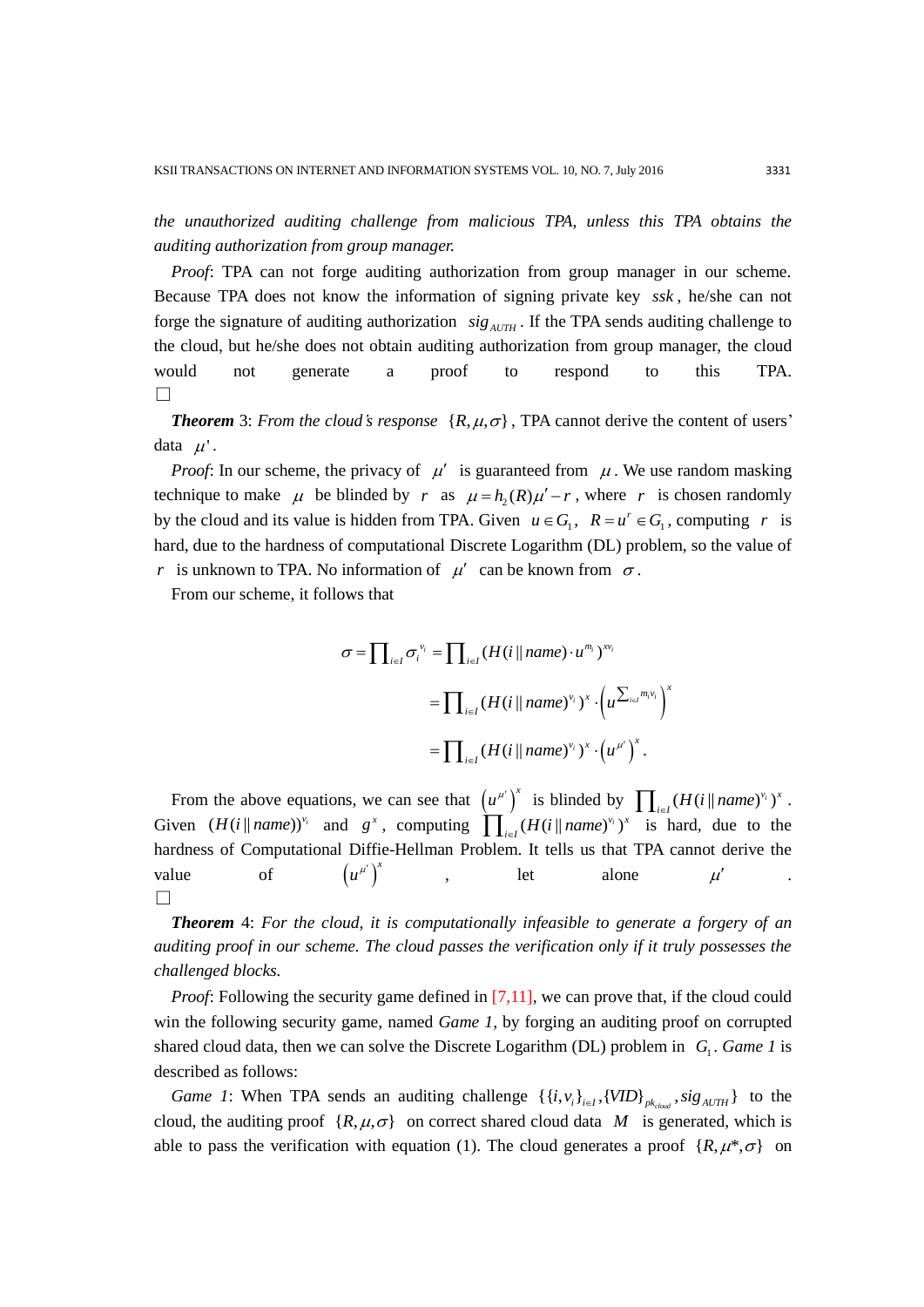incorrect shared cloud data  $M^*$ . Define  $\Delta \mu = \mu^* - \mu$ . If this invalid proof based on the incorrect shared cloud data  $M^*$  can successfully pass the verification, then the untrusted cloud wins; otherwise, it fails.

We assume that the cloud wins the game. Then according to equation (1), we have:

$$
e(\sigma^{h_2(R)}, g) = e\left(\prod_{i \in I} H(i \parallel name)^{h_2(R)v_i} \cdot u^{\mu} \cdot R, v\right).
$$

Because  $\{R, \mu^*, \sigma\}$  is a valid auditing proof, we have

$$
e(\sigma^{h_2(R)}, g) = e(\prod_{i \in I} H(i \, \|\, name)^{h_2(R)v_i} \cdot u^{\mu^*} \cdot R, v).
$$

Then, we can learn that

$$
u^{\mu} = u^{\mu^*}, \ \ u^{\Delta \mu} = 1.
$$

For two random elements  $g$ ,  $h \in G_1$ , there exists  $x \in Z_p^*$  and  $h = g^x$  because  $G_1$  is a cyclic group. Without loss of generality, given  $g, h$ , set  $u = g^{\alpha} h^{\beta} \in G_1$ , where  $\alpha$  and  $\beta$ are random values of  $Z_p$ . Then, we find the solution for the discrete logarithm problem that is,

$$
1 = u^{\Delta \mu} = (g^{\alpha} h^{\beta})^{\Delta \mu} = g^{\alpha \cdot \Delta \mu} \cdot h^{\beta \cdot \Delta \mu}.
$$

Then the solution to the DL problem is,

$$
h = g^{\frac{\alpha \cdot \Delta \mu}{\beta \cdot \Delta \mu}} = g^{\frac{\alpha}{\beta}} \pi - \frac{\alpha}{\beta}.
$$

Note that  $\beta$  is zero only with the probability  $1/p$ , which is negligible because p is a large prime. Then, we can find a solution to the DL problem with a probability of  $1-1/p$ , which contradicts the assumption that the DL problem in  $G<sub>1</sub>$  is hard. Therefore, for an untrusted cloud, it is computationally infeasible to generate a forgery of an auditing proof.

# **7. Performance Evaluation**

In this section, we analyze the cost of computation and communication in our scheme, and evaluate the performance in experiments.

## **7.1 Performance Analysis**

When TPA obtains the auditing authorization from group manager, he/she will construct and send an auditing challenge to the cloud. Then, after receiving this auditing challenge, the cloud needs to calculate a proof of shared cloud data possession and sends it to TPA. The cloud needs to calculate a proof of shared cloud data possession and sends it to TPA. The cost of computing this auditing proof is  $(c-1)Mul_{G_1} + (c+1) Exp_{G_1} + Hash_{Z_{P}} + (c+1)Mul_{Z_{P}}$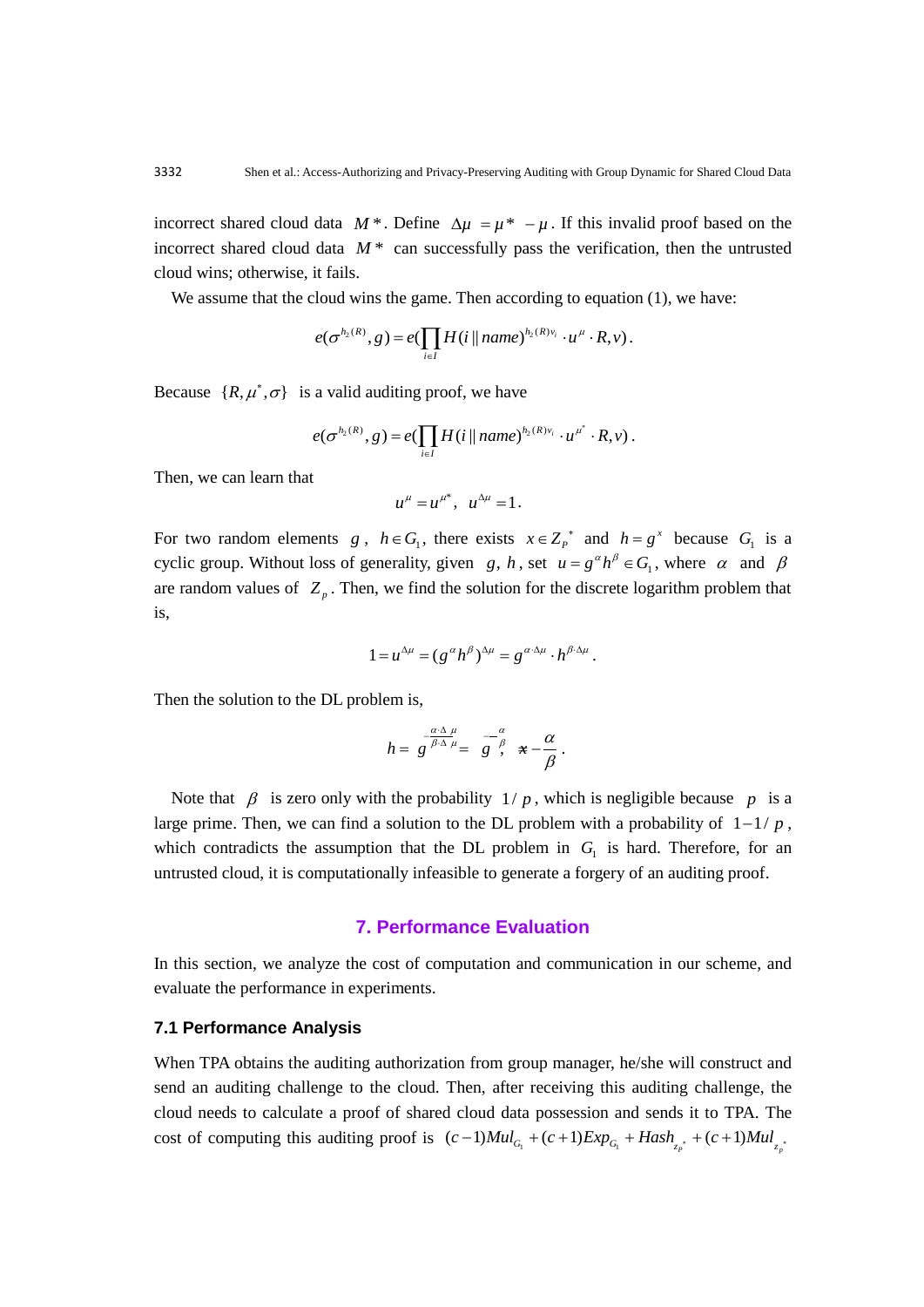$+(c-1)Add_{z_p^*} + Sub_{z_p^*}$ , where  $Mul_{G_1}$  denotes the cost of computing one multiplication in  $G_1$ ,  $Exp_{G_1}$  denotes the cost of computing one exponentiation in  $G_1$ ,  $Hash_{Z_{p^*}}$ ,  $Mul_{Z_{p^*}}$  $Sub_{Z^*_{p}}$  and  $Add_{Z^*_{p}}$  denote the cost of computing one hashing operation, computing one multiplication, computing one subtraction and computing one addition in  $Z_p^*$ , respectively. When TPA receives the auditing proof from the cloud, he/she will verify the correctness of the proof based on equation (1). The cost of checking this auditing proof is When TPA receives the auditing proof from the cloud, he/she will verify the correctness of<br>the proof based on equation (1). The cost of checking this auditing proof is<br> $(c+3)Exp_{G_1} + cHash_{G_1} + (c+1)Mul_{G_1} + 2Hash_{Z_p} + cMul_{Z_p} + 2Pair$ , the cost of computing one hashing operation in  $G_1$ , *Pair* denotes the cost of computing one pairing operation in  $e : G_1 \times G_1 \to G_2$ .

The cost of communication in our scheme is divided into auditing challenge and auditing proof. The size of an auditing challenge  $\{\{i, v_i\}_{i \in I}, \{\text{VID}\}_{\text{pk}_{cloud}}, \text{sig}_{\text{AUTH}}\}$  is  $c \cdot (|n| + |p|) + 2|p$ bits, where c is the number of selected blocks, |n| is the size of an element of set  $[1,n]$ and |p| is the size of an element of  $Z_p^*$ . The size of an auditing proof  $\{R, \mu, \sigma\}$  is  $2|q|+|p|$  bits, where |q| is the size of an element of  $G_1$ . Therefore, the cost of communication is  $c \cdot (|n| + |p|) + 3|p| + 2|q|$  bits in total for an auditing task.

In scheme [10], the computing method of data masking is  $\mu = r + h(R) \cdot \mu'$ , where  $R = e(u, v)^r$ . In our scheme, the computing method of data masking is  $\mu = h_2(R) \cdot \mu' - r$ , where  $R = u^r$ . Thus, we can know that the scheme in [10] performs one more time-consuming pairing operation which costs more computation overhead in generating proof than our scheme. In scheme [10], the extra cost of user data privacy protection is proof than our scheme. In scheme [10], the extra cost of user data privacy protection is  $Pair + Mul_{z_p^*} + Exp_{G_1} + Hash_{z_p^*} + Add_{z_p^*}$ . In our scheme, the extra cost of user data privacy protection is  $Mul_{z_p^*} + Exp_{G_1} + Hash_{z_p^*} + Sub_{z_p^*}$ . Therefore, our scheme is more efficient.

#### **7.2 Experimental Results**

In this section, we evaluate the performance of our scheme in experiments. In our experiments, we utilize the GNU Multiple Precision Arithmetic (GMP) and Pairing-Based Cryptography (PBC) library. All the following experiments are based on C language and tested in Linux OS with an Intel Pentium 2.70GHz processor and 4GB memory. In the experiments, we set the size of the base field to be 512 bits and the size of an element in  $Z_p^*$ to be  $|p|$ =160 bits. The size of shared cloud data we choose is 20MB.



**Fig. 2.** Computation cost of each algorithm in auditing phase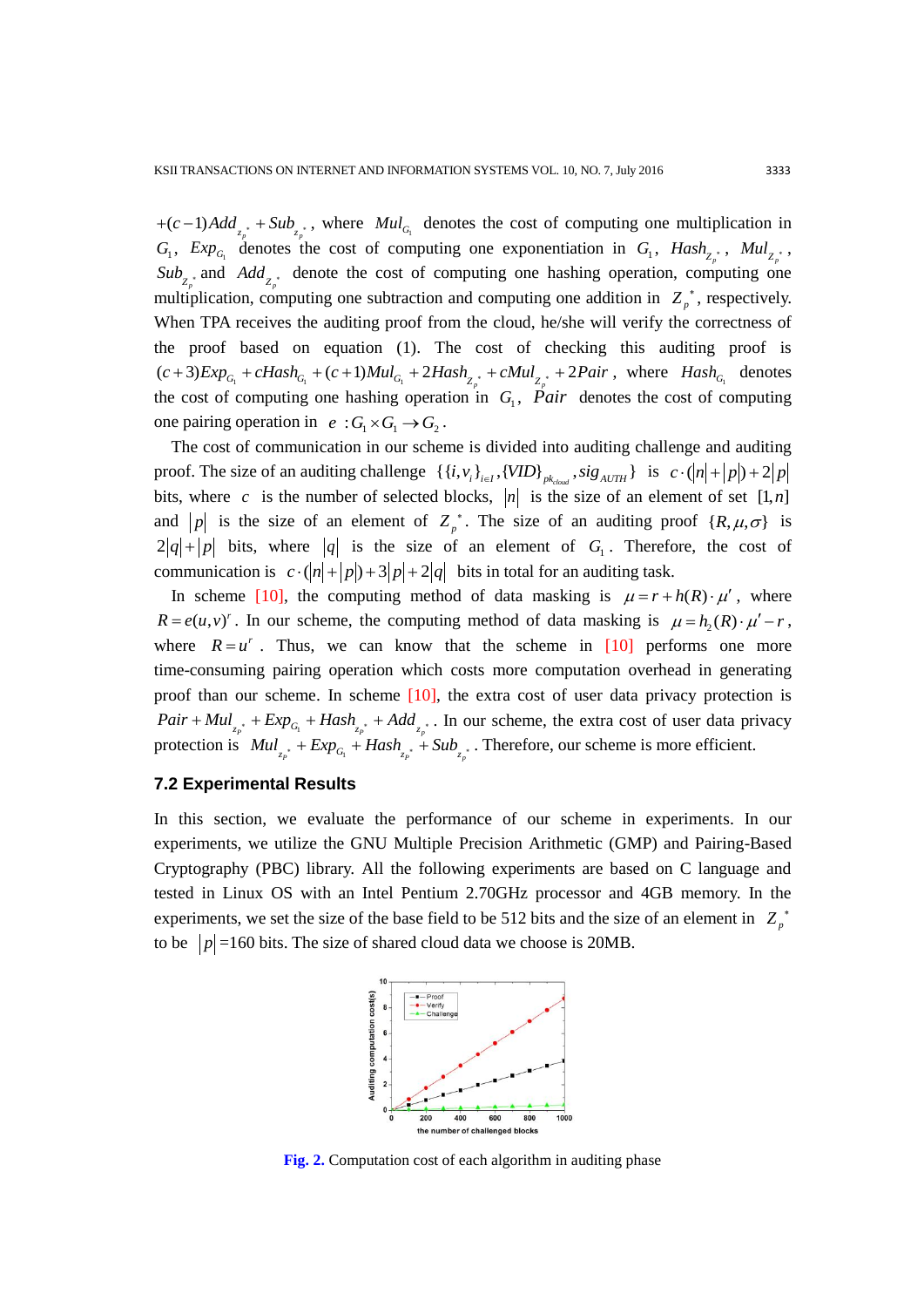**Performance of Auditing.** We analyze the time spent on three phases (challenge, proof, verification) in order to evaluate the overhead of auditing computation in our scheme which is presented in **Fig. 2**. For considering efficiency, we choose to challenge different blocks from 0 to 1000 increased by an interval of 100 in our experiments. In **Fig. 2**, we can see that the running time of challenge is the shortest among the three phases, ranging from 0.0434s to 0.432s. So we can conclude that it spends the least computational cost for generating challenge. The running time of generating the proof ranges from 0.419s to 3.857s. Verifying the correctness of proof costs the largest computation. And it is affected by challenged block number largely, ranging from 0.876s to 8.721s. We can see that the auditing computation time of each phase linearly increases with the number of challenged blocks. So we can infer that when the number of challenged blocks is larger, the cost of computation increases more dramatically in verification phase. Thus, we should find a trade-off between auditing computational cost and integrity guarantee.

**Performance of Protecting Data Privacy.** In order to demonstrate the process of data privacy protection costs only a little extra computational cost, here, we compare our scheme with Wang et al. 's scheme in [25] which does not support to protect data privacy. In **Fig. 3** and **Fig. 4**, we can see that the communicational cost of proof generation and proof verification in our scheme is only slightly higher than [25]. Thus, we can conclude that our scheme achieves data privacy protection only with acceptable computing overhead.



**Fig. 3.** Comparison of the cost of proof generation **Fig. 4.** Comparison of the cost of verification



batch auditing  $(K=10)$  batch auditing  $(K=100)$ 



between our scheme and scheme[25]between our scheme and scheme[25]



**Fig. 5.** Comparison of the cost of verification **Fig. 6.** Comparison of the cost of verification between separated auditing and between separated auditing and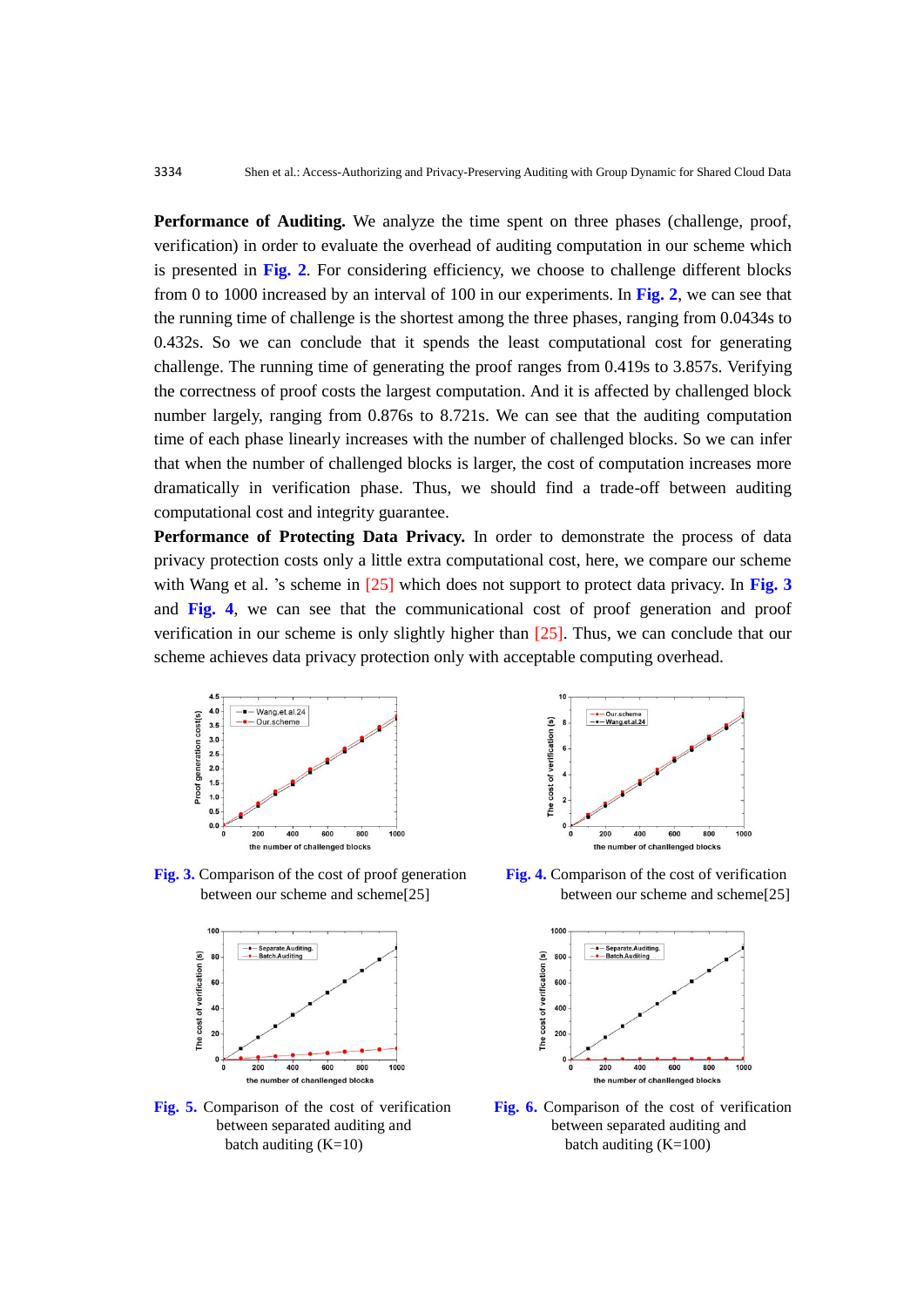**Performance of Batch Auditing.** In our experiments, we set the number of auditing delegations to be  $K = 10$  and  $K = 100$ , which means TPA performs ten and one hundred auditing tasks. In this experiment, we compare separated auditing (TPA performs ten and one hundred auditing tasks separately) with batch auditing (TPA performs ten and one hundred auditing tasks simultaneously). Comparing **Fig. 5** with **Fig. 6**, we can see that batching auditing can save a lot of time used in generating verification than separated auditing. With the increase of auditing tasks, this effect is more obvious. Thus, we can conclude that batch auditing is much more efficient than separated auditing.

## **8. Conclusion**

In this paper, we proposed a new public auditing scheme for shared cloud data, which adds the user access authorization and the TPA auditing authorization, and supports group dynamic. With the user access authorization, only the user in the group can upload and access shared cloud data. When a user is revoked from a group, he/she cannot access the shared cloud data. The auditing authorization of TPA avoids the cloud responding to the unauthorized auditing challenges from malicious TPA. Moreover, our scheme utilizes a new random masking technique to preserve data privacy from TPA, and uses a common group privacy key to calculate the signatures on all data blocks to preserve users' identity privacy. To improve the efficiency of verifying multiple auditing tasks, we extend our scheme to support batch auditing. The experimental results show the high efficiency of our scheme.

# **Acknowledgements**

This research is supported by National Natural Science Foundation of China (61572267, 61272425, 61402245), National Cryptography Development Fund of China (MMJJ201301011), Qingdao Construction Project of Science and Technology Development (JK2015-26), Minsheng Project of Huangdao District in Qingdao(2014-2-31), PAPD, and CICAEET.

#### **Reference**

- [1] K. Ren, C. Wang and Q. Wang, "Security Challenges for the Public Cloud," *IEEE Internet Computing*, vol. 16, pp. 69-73, 2012. [Article \(CrossRef Link\)](http://dx.doi.org/10.1109/MIC.2012.14)
- [2] D. Song, E. Shi, I. Fischer and U. Shankar, "Cloud Data Protection for the Masses," *IEEE Computer*, vol. 45, no. 1, pp. 39-45, 2012. [Article \(CrossRef Link\)](http://dx.doi.org/10.1109/MC.2012.1)
- [3] M. Arrington, "Gmail Disaster: Reports of Mass Email Deletions," Online at http://techcrunch.com/2006/12/28/gmail-disaster-reports-of-mass-email-deletions/, 2006. [Article \(CrossRef Link\)](http://techcrunch.com/2006/12/28/gmail-disaster-reports-of-mass-email-deletions/)
- [4] Amazon S3 Team. Amazon S3 Availability Event: July 20, 2008. Online at http://status.aws.amazon.com/s3-20080720.html, 2008. [Article \(CrossRef Link\)](http://status.aws.amazon.com/s3-20080720.html)
- [5] K. Yang and X. Jia, "Data storage auditing service in cloud computing: challenges, methods and opportunities," *World Wide Web*, vol. 15, no. 4, pp. 409-428, 2012. [Article \(CrossRef Link\)](http://dx.doi.org/10.1007/s11280-011-0138-0)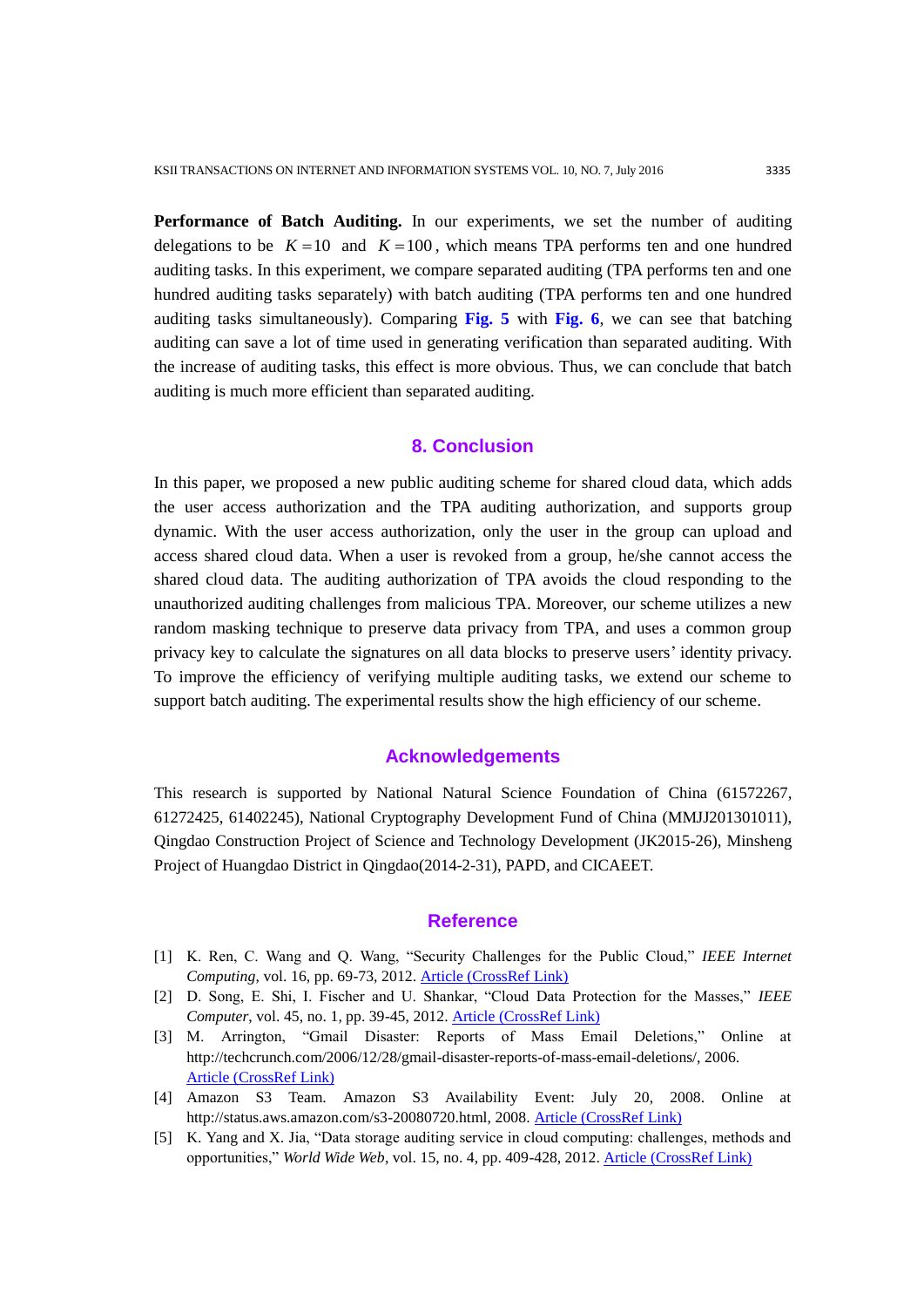- [6] G. Ateniese, R. Burns, R. Curtmola, J. Herring, L. Kissner, Z. Peterson and D. Song, "Provable Data Possession at Untrusted Stores," in *Proc. of ACM CCS 2007*, pp. 598-610, 2007. [Article \(CrossRef Link\)](http://dx.doi.org/10.1145/1315245.1315318)
- [7] H. Shacham and B. Waters, "Compact Proofs of Retrievability," in *Proc. of ASIACRYPT 2008*, Springer-Verlag, pp. 90-107, 2008. [Article \(CrossRef Link\)](http://dx.doi.org/10.1007/978-3-540-89255-7_7)
- [8] C. Wang, Q. Wang, K. Ren and W. Lou, "Ensuring Data Storage Security in Cloud Computing," in *Proc. of ACM/ IEEE IWQoS. 2009*, pp. 1-9, 2009. [Article \(CrossRef Link\)](http://dx.doi.org/10.1109/iwqos.2009.5201385)
- [9] N. Cao, S. Yu, Z. Yang, W. Lou and Y. T. Hou, "LT Codes-based Secure and Reliable Cloud Storage Service," in *Proc. of IEEE INFOCOM* 2012, pp. 693-701, March 25-30, 2012. [Article \(CrossRef Link\)](https://scholar.google.com.hk/scholar?q=LT+Codes-based+Secure+and+Reliable+Cloud+Storage+Service&hl=zh-CN&as_sdt=0&as_vis=1&oi=scholart&sa=X&ved=0ahUKEwjVnPD7v6bNAhVW9mMKHRdYDi0QgQMIGDAA)
- [10] C. Wang, S. Chow, Q. Wang, K. Ren and W. Lou, "Privacy Preserving Public Auditing for Secure Cloud Storage," *IEEE Transactions on Computers*, vol. 62, no. 2, pp. 362-375, 2013. [Article \(CrossRef Link\)](http://dx.doi.org/10.1109/TC.2011.245)
- [11] S. G. Worku, C. Xu, J. Zhao and X. He, "Secure and efficient privacy-preserving public auditing scheme for cloud storage," *Computers and Electrical Engineering*, vol. 40, no. 5, pp. 1703-1713, 2014. [Article \(CrossRef Link\)](http://dx.doi.org/10.1016/j.compeleceng.2013.10.004)
- [12] C. Erway, A. Küpçü, C. Papamanthou and R. Tamassia, "Dynamic Provable Data Possession," in *Proc. of the 16th ACM Conference on Computer and Communications Security (CCS'09)*, pp. 213-222, 2009. [Article \(CrossRef Link\)](http://dx.doi.org/10.1145/1653662.1653688)
- [13] Y. Zhu, H. Wang, Z. Hu, G.-J. Ahn, H. Hu and S. S. Yau, "Dynamic Audit Services for Integrity Verification of Outsourced Storage in Clouds," in *Proc. of ACM SAC 2011*, pp. 1550-1557, 2011. [Article \(CrossRef Link\)](http://dx.doi.org/10.1145/1982185.1982514)
- [14] Q. Wang, C. Wang and K. Ren, "Enabling Public Auditability and Data Dynamics for Storage Security in Cloud Computing," *IEEE Transactions on Parallel and Distributed Systems*, vol. 22, no. 5, pp. 847-859, 2011. [Article \(CrossRef Link\)](http://dx.doi.org/10.1109/TPDS.2010.183)
- [15] Z. Mo, Y. Zhou and S. Chen, "A Dynamic Proof of Retrievability (PoR) Scheme with O(logn) Complexity," in *Proc. of Communication(ICC), 2012 IEEE Information Conference on IEEE*, pp. 912-916, June 10-15, 2012. [Article \(CrossRef Link\)](http://dx.doi.org/10.1109/icc.2012.6364056)
- [16] C. Liu, J. Chen and T. Yang, "Authorized Public Auditing of Dynamic Big Data Storage on Cloud with Efficient Verifiable Fine-grained Updates," *IEEE Transactions on Parallel and Distributed Systems*, [vol.25,](http://www.computer.org/csdl/trans/td/2014/index.html) no.9, pp. 2234-2244, 2014. [Article \(CrossRef Link\)](http://dx.doi.org/10.1109/TPDS.2013.191)
- [17] Y. Zhang and M. Blanton, "Efficient Dynamic Provable Possession of Remote Data via Balanced Update Trees," in *Proc. of Department of the 8th ACM SIGSAC symposium on Information, computer and communications security. ACM, pp.183-194, 2013. [Article \(CrossRef Link\)](http://dx.doi.org/10.1145/2484313.2484339)*
- [18] J. Yu, K. Ren, C. Wang and V. Varadharajan, "Enabling Cloud Storage Auditing with Key-Exposure Resistance," *IEEE Transactions on Information Forensics and Securit*y, vol. 10, no. 6, pp.1167-1179, 2015. [Article \(CrossRef Link\)](http://dx.doi.org/10.1109/TIFS.2015.2400425)
- [19] J. Yu, R. Hao, H. Zhao, M. Shu, and J. Fan, "IRIBE: Intrusion-Resilient Identity-Based Encryption," *Information Sciences*, Vol. 329, pp. 90-104, 2016. [Article \(CrossRef Link\)](http://dx.doi.org/10.1016/j.ins.2015.09.020)
- [20] J. Yu, K. Ren, and C. Wang, "Enabling Cloud Storage Auditing with Verifiable Outsourcing of Key Updates," *IEEE Transactions on Information Forensics and Security*, Vol. 11, No. 5, pp. 1362 – 1375, 2016. [Article \(CrossRef Link\)](http://dx.doi.org/10.1109/TIFS.2016.2528500)
- [21] G. Yang, J. Yu, W. Shen, Q. Su, Z. Fu, and R. Hao, "Enabling Public Auditing for Shared Data in Cloud Storage Supporting Identity Privacy and Traceability," *Journal of Systems and Software*, Vol. 113, pp. 130-139, 2016. [Article \(CrossRef Link\)](http://dx.doi.org/10.1016/j.jss.2015.11.044)
- [22] Y. Ren, J. Shen, J. Wang, J. Han, and S. Lee, "Mutual verifiable provable data auditing in public cloud storage," *Journal of Internet Technology*, Vol. 16, No. 2, pp. 317-323, 2015.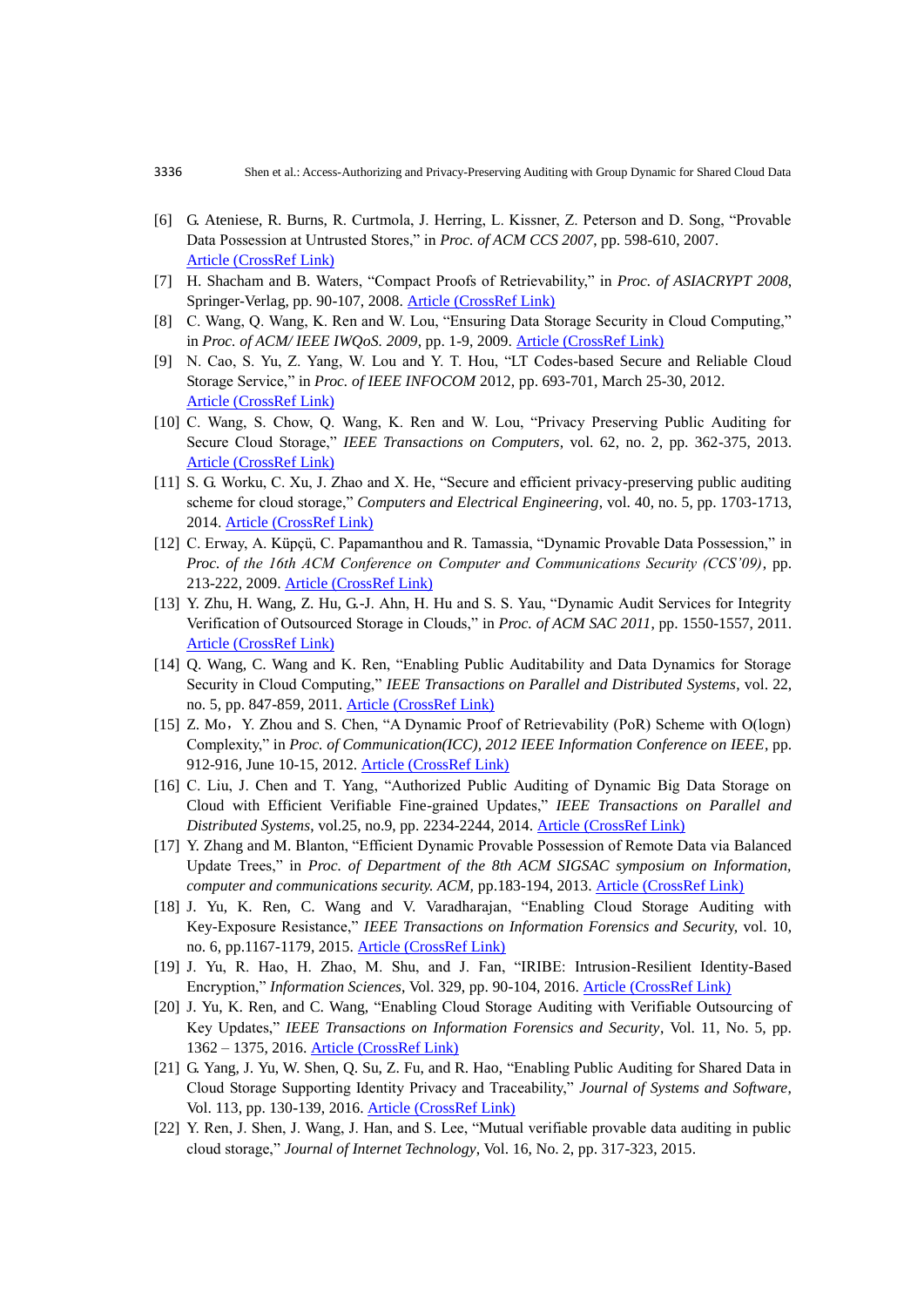[Article \(CrossRef Link\)](http://uclab.khu.ac.kr/resources/publication/J_203.pdf)

- [23] H. Wang, Q. Wu, B. Qin and J. Domingo-Ferrer, "Identity-based remote data possession checking in public clouds," *Information Security*, *IET*, vol.8, no.2, pp.114-121, 2014. [Article \(CrossRef Link\)](http://dx.doi.org/10.1049/iet-ifs.2012.0271)
- [24] B. Wang, B. Li and H. Li, "Public Auditing for Shared Data with Efficient User Revocation in the Cloud," in *Proc. of IEEE INFOCOM 2013*, pp. 2904-2912, 2013. [Article \(CrossRef Link\)](http://dx.doi.org/10.1109/infcom.2013.6567101)
- [25] B. Wang, H. Li and M. Li, "Privacy-Preserving Public Auditing for Shared Cloud Data Supporting Group Dynamics," in *Proc. of Communications (ICC), 2013 IEEE International Conference on IEEE*, pp. 1946-1950, June 9-13, 201[3.Article \(CrossRef Link\)](http://dx.doi.org/10.1109/icc.2013.6654808)
- [26] J. Yuan and S. Yu, "Efficient Public Integrity Checking for Cloud Data Sharing with Multi-user Modification," in *Proc. of IEEE INFOCOM 2014*, pp. 2121-2129, April 27-May 2, 2014. [Article \(CrossRef Link\)](http://dx.doi.org/10.1109/infocom.2014.6848154)
- [27] B. Wang, B. Li and H. Li, "Oruta: Privacy-Preserving Public Auditing for Shared Data in the Cloud," in *Proc. of IEEE Cloud 2012*, pp. 295-302, June 24-29, 2012. [Article \(CrossRef Link\)](http://dx.doi.org/10.1109/cloud.2012.46)



**Wenting Shen** is currently a master's degree candidate in college of Information Engineering, Qingdao University, China. Her research interests include cloud security and big data security



**Jia Yu** received the M.S. and B.S. degrees in School of Computer Science and Technology from Shandong University, China, in 2003 and 2000, respectively. He received Ph. D. degree in Institute of Network Security from Shandong University, China, in 2006. Since 2012, he has been a full professor and the department director of information security, at Qingdao University, China. He was a visiting professor with the Department of Computer Science and Engineering, the State University of New York at Buffalo from 2013 to 2014. His research interests include cloud computing security, key evolving cryptography, digital signature, and network security. He has published over 100 academic papers. He is the reviewer of more than 30 international academic journals.



**Guangyang Yang** is currently a master's degree candidate in college of Information Engineering, Qingdao University, China. His research interests include cloud security and big data security.